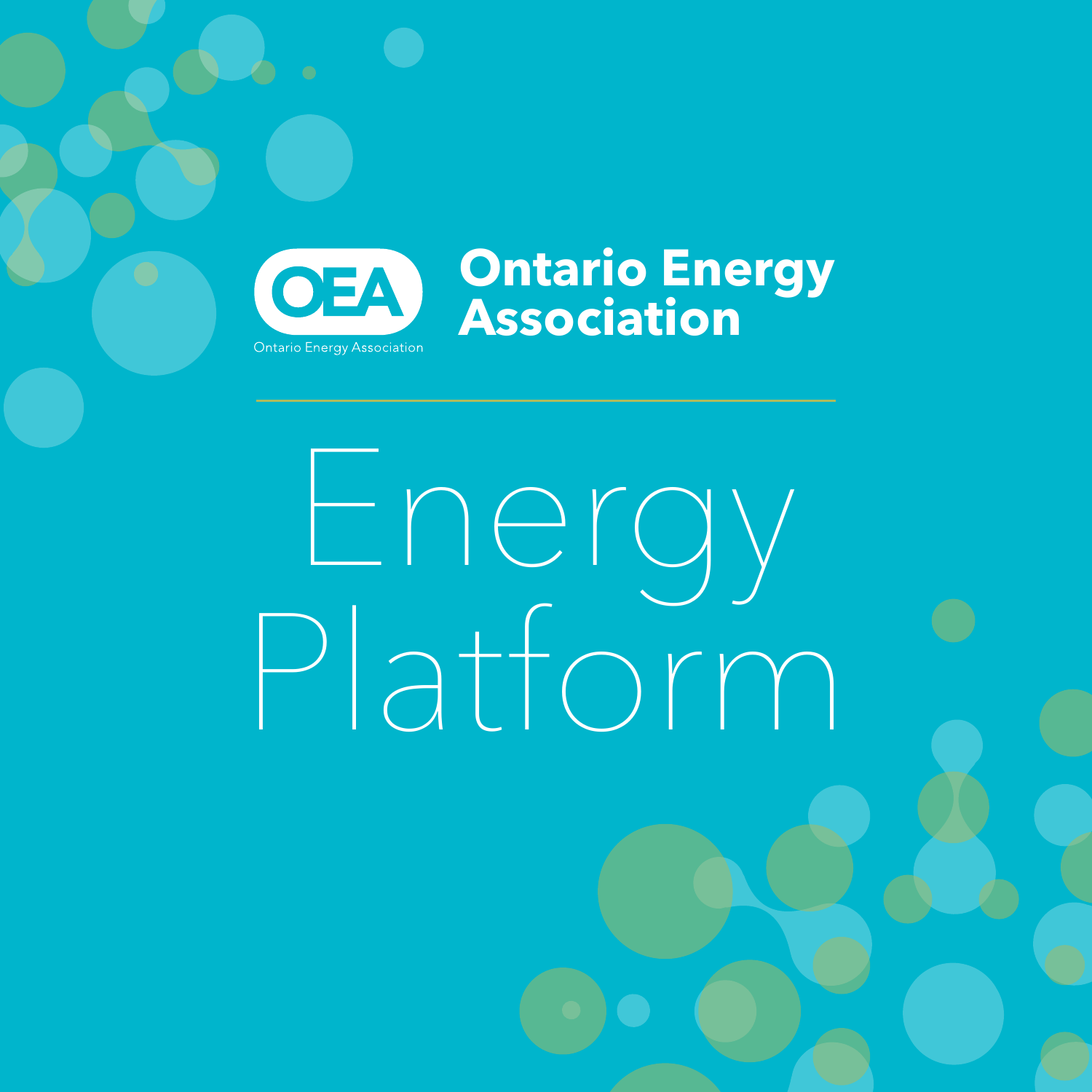## **About**

The Ontario Energy Association (OEA) is the credible and trusted voice of the energy sector. We earn our reputation by being an integral and influential part of energy policy development and decision making in Ontario. We represent Ontario's energy leaders that span the full diversity of the energy industry.

OEA takes a grassroots approach to policy development by combining thorough evidence based research with executive interviews and member polling. This unique approach ensures our policies are not only grounded in rigorous research, but represent the views of the majority of our members. This sound policy foundation allows us to advocate directly with government decision makers to tackle issues of strategic importance to our members.

Together, we are working to build a stronger energy future for Ontario.

Copyright © 2022, Ontario Energy Association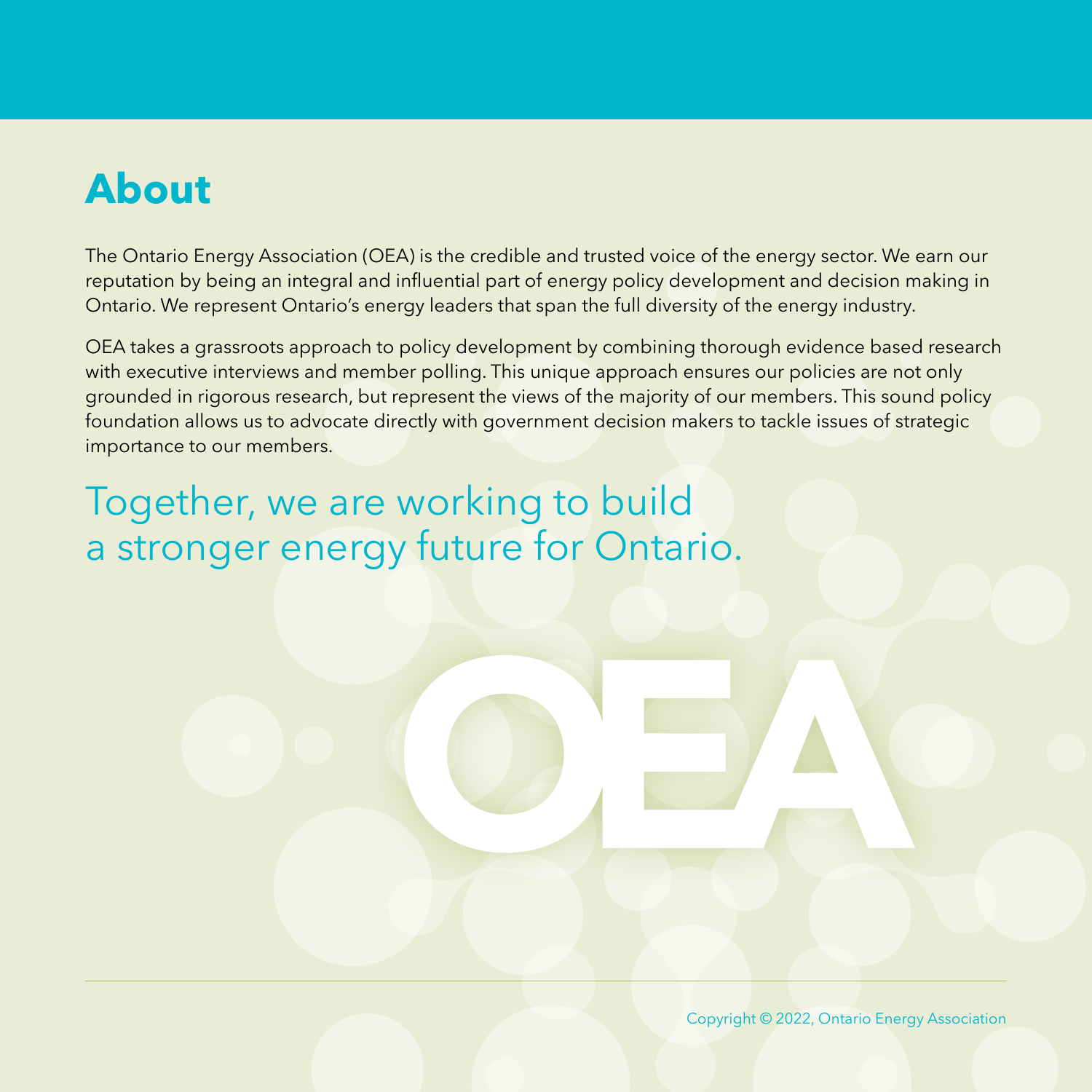# **KEY OBJECTIVES**

The purpose of this document is to provide elected officials and key decision makers from Ontario's main political parties with clear and precise recommendations on energy policies to address the needs of Ontario energy consumers. Our recommendations have been guided by the key objectives of ensuring energy in Ontario is:

## **Affordable**

Policies should deliver the lowest cost possible to promote affordability for Ontario consumers and economic growth objectives, while still delivering on the objectives below

# **Sustainable**

Energy policies should be developed in an integrated manner to achieve Ontario's climate change and environmental objectives by reducing energy related emissions and facilitating emissions reductions in other sectors of the economy, such as transportation and industry. It is only through taking a comprehensive approach to energy system planning by linking different types of energy (e.g., electricity, natural gas, and liquid fuels) together with the end-uses (e.g., heating, cooling, transport) that decarbonization targets will be reached

## **Reliable**

Energy policies should ensure that Ontarians continue to have uninterrupted access to reliable energy. Our modern society and economy are dependent on reliable energy, and interruptions can have very serious consequences. Policies should allow for continuous investment in Ontario's energy infrastructure so that it can withstand and recover from extreme weather events and continue to supply Ontario's energy consumers with reliable access to affordable clean energy

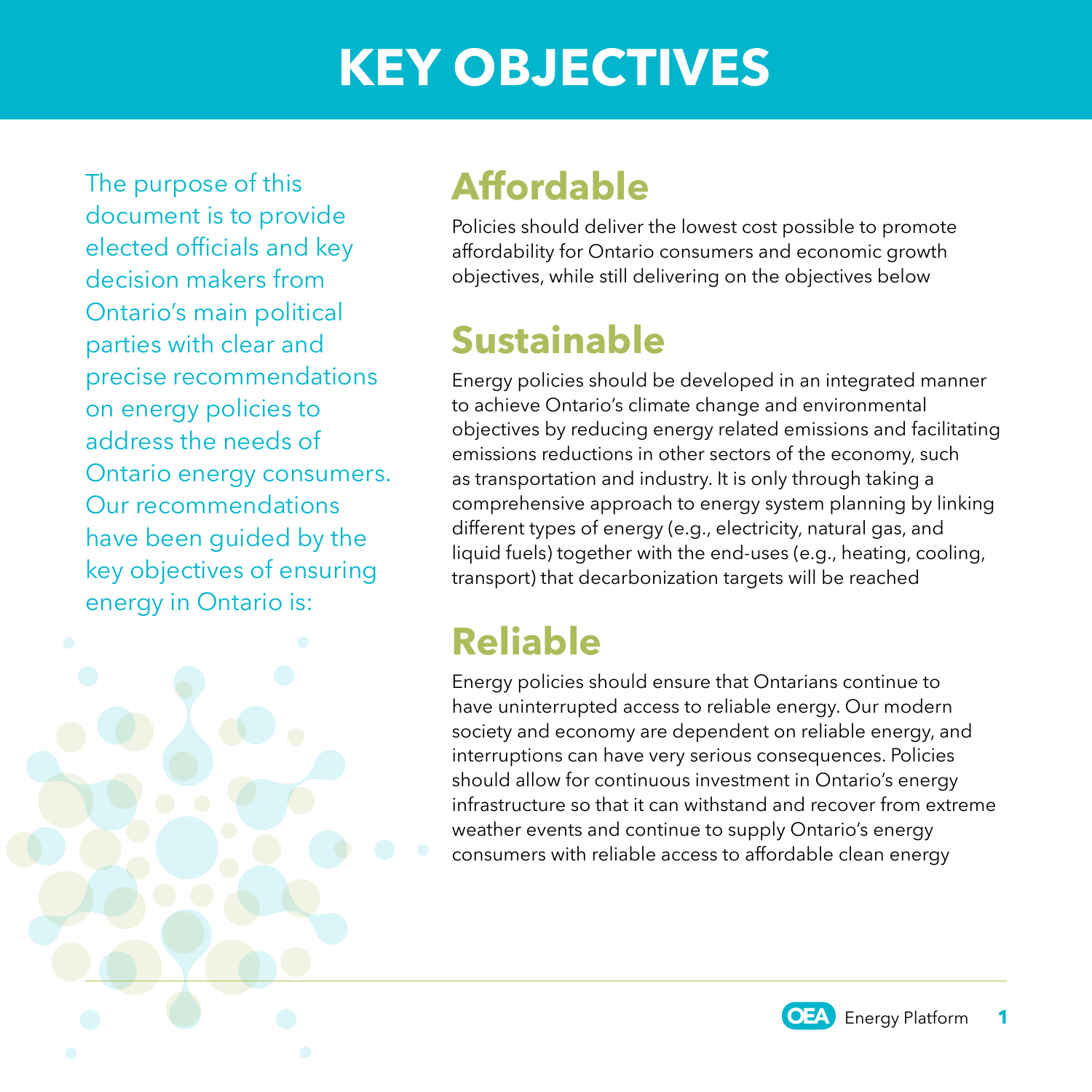### **1** | **Comprehensive & Co-ordinated Plan**

- **1A** A comprehensive energy-use plan is required to ensure that Ontario finds the most affordable, reliable, and sustainable pathway to achieving both energy needs and emissions reductions objectives
- **1B** The plan should eliminate infrastructure planning siloes within the energy sector, but also across sectors (e.g., transportation, buildings, industrial processes)
- **1C** The Ontario Energy Board (OEB) and Independent Electricity System Operator (IESO) need to move swiftly on implementing recent government guidance and direction regarding emissions reductions objectives into their decision-making and policy making. This will ensure that regulated utilities and market participants have certainty and guidance regarding what investments are allowed in the energy system
- **1D** Federal, provincial, and municipal governments need to coordinate and align their policies and programs and collaborate on future programs to ensure that there is a clear, comprehensive, costed, and complementary emissions reduction strategy for Ontario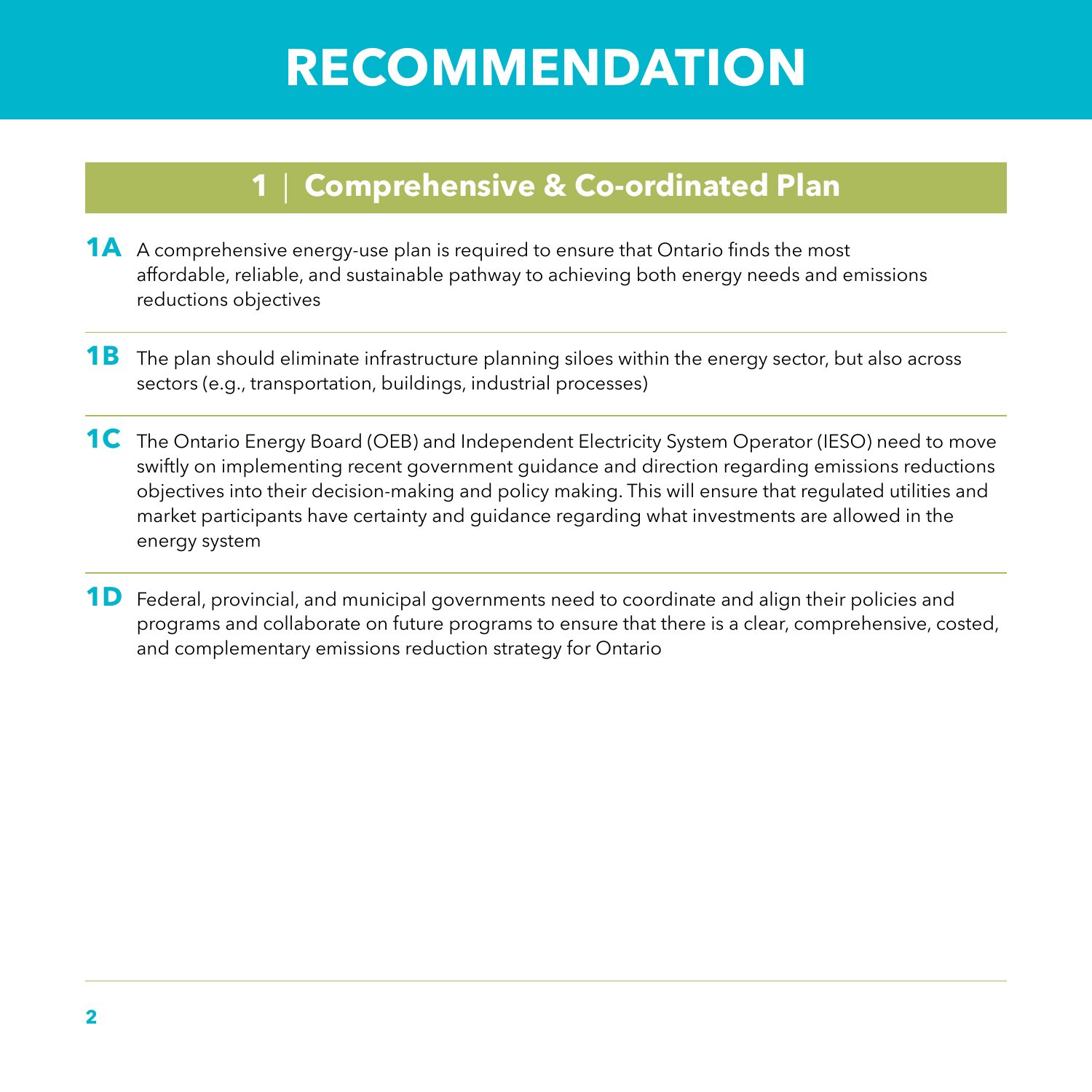### **2** | **Optimize Use of Existing Infrastructure**

- 2A Optimize and co-ordinate the use of Ontario's substantial existing electricity and natural gas assets (transmission, generation, distribution, and storage facilities), where prudent and assessed against alternatives, to decarbonize our economy cost-effectively and provide reliable, sustainable energy choices for Ontario's homes and businesses.
- **2B** To best leverage the natural gas system:
	- Provide the OEB with a mandate to enable emissions reductions investments or energy sources even when more costly, when they meet cost of abatement thresholds
	- **•** Set targets for the blending of renewable natural gas (RNG) into the gas system, and move away from voluntary RNG option (as is already being done with ethanol for transportation fuel)
	- **•** Create a provincial strategy for hybrid heating systems with smart controls, replacing a conventional air-conditioner with a higher efficiency air-source heat pump, and pairing it with a gas furnace and smart controls through collaboration and partnership between electric and natural gas utilities
	- **•** Give the OEB a mandate for more aggressive demand-side management DSM targets and expanded programs, to reduce the volume of natural gas used for building heat and therefore reduce emissions
	- **•** Implement Automated Metering for natural gas customers to support and monitor DSM initiatives, promote usage awareness, and encourage behaviour change
	- **•** Immediately initiate a carbon, capture utilization and sequestration or storage pilot project for natural gas generation in Ontario
	- **•** Strengthen investments in RNG, and compressed natural gas to reduce emissions in medium- and heavy-duty transportation

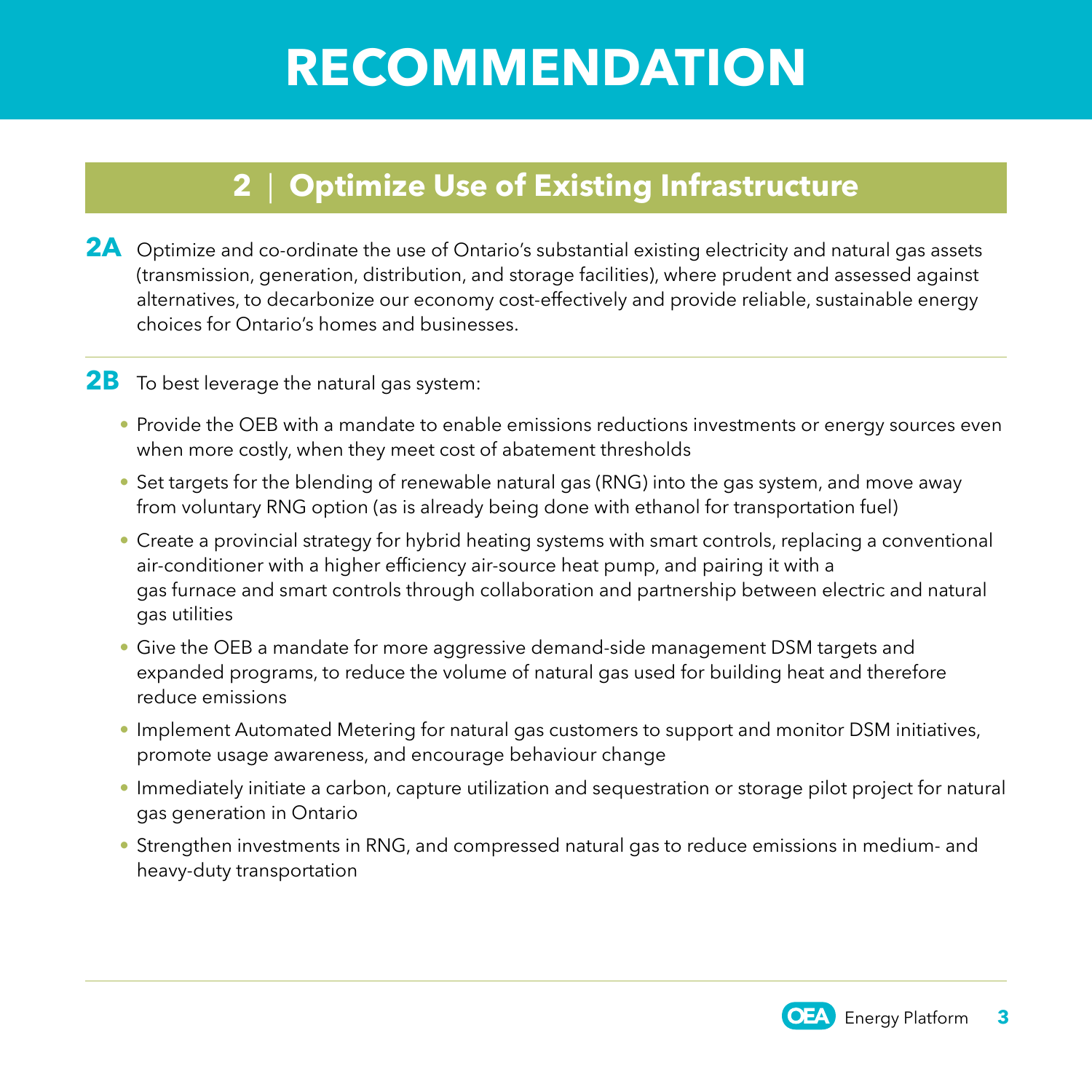### **2** | **Optimize Use of Existing Infrastructure**

### **2C** To best leverage the electricity system:

- Leverage our existing almost emission-free electricity sector to electrify key segments (e.g., transport, industry, mining) of the economy where it is the most economic option and/or supports sustainability objectives
- **•** Given the long lead times required for new infrastructure (e.g., generation, transmission or distribution upgrades) begin planning now to expand the electricity system so that it will be able to meet the significant increase in demand for electricity as a result of Net Zero and electrification objectives, including enabling investments in the capacity of the distribution system to handle the anticipated fast growth in electric vehicle charging
- **•** Support the integration of distributed energy resources (DERs) into the electricity grid, including power storage and hydrogen, where they provide system benefit, and offer customers choices
- **•** Invest and expand the transmission and distribution grids to address and enable economic development, accommodate changes in generation and prepare for decarbonization
- **•** Invest in and expand conservation and demand management programs to reduce demand, emissions, and pressure on the electricity system. Expand these programs to include fuel switching to electricity to support decarbonization in key sectors such as building heating and industrial processes
- **•** Continue to drive efficiencies in Ontario's distribution sector through collaboration, partnerships, and consolidation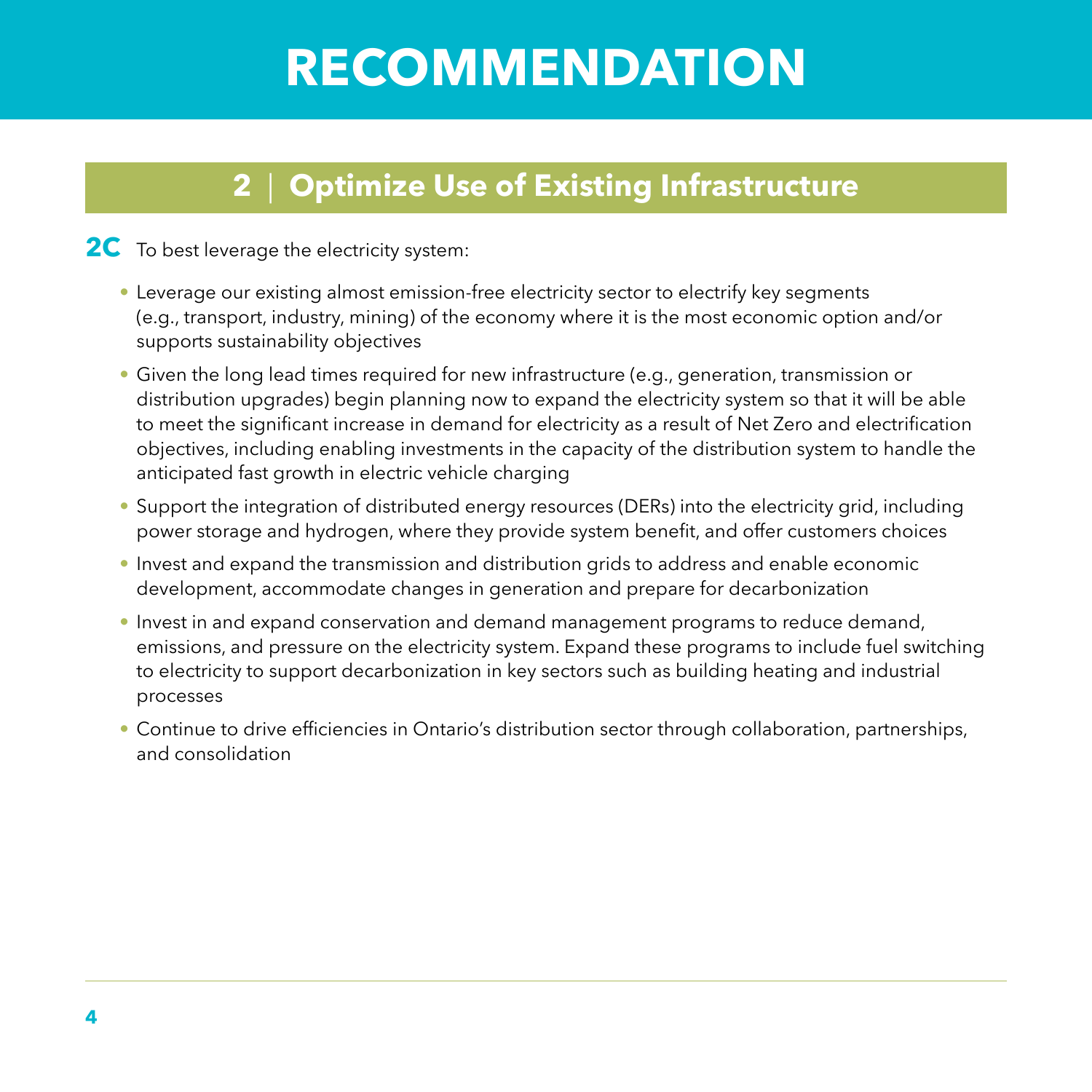### **3** | **Invest in Infrastructure, Technology & Adaptation**

- **3A** Competitive and regulatory processes should be used, wherever prudent, to procure new infrastructure as they are needed to ensure consumers get the lowest cost reliable clean energy
- **3B** Foster a flexible regulatory regime that enables market participation of new and evolving technology and resource types, including energy storage and demand response
- **3C** Invest in an expansion of province wide hydrogen infrastructure to facilitate a fueling network for heavy transportation; this will also require legislative and regulatory updates to enable production, transportation, and consumption of blue and green hydrogen
- **3D** The provincial government should update the Oil, Gas & Salt Resources Act to remove the current ban on carbon sequestration to unlock opportunities for industry to invest and create jobs in Ontario
- **3E** The OEB should move quickly to consult, develop, and implement recent government direction to provide guidance to utilities on system investments to prepare for electric vehicle adoption, so that utilities can incorporate these investments in distribution rate applications submitted to the OEB for review
- **3F** The provincial government needs a policy on energy efficiency and decarbonization goals for buildings to achieve emissions reductions related to heating and ventilation
- **3G** Continue to make investments in Ontario's cybersecurity framework to protect customers and energy sources

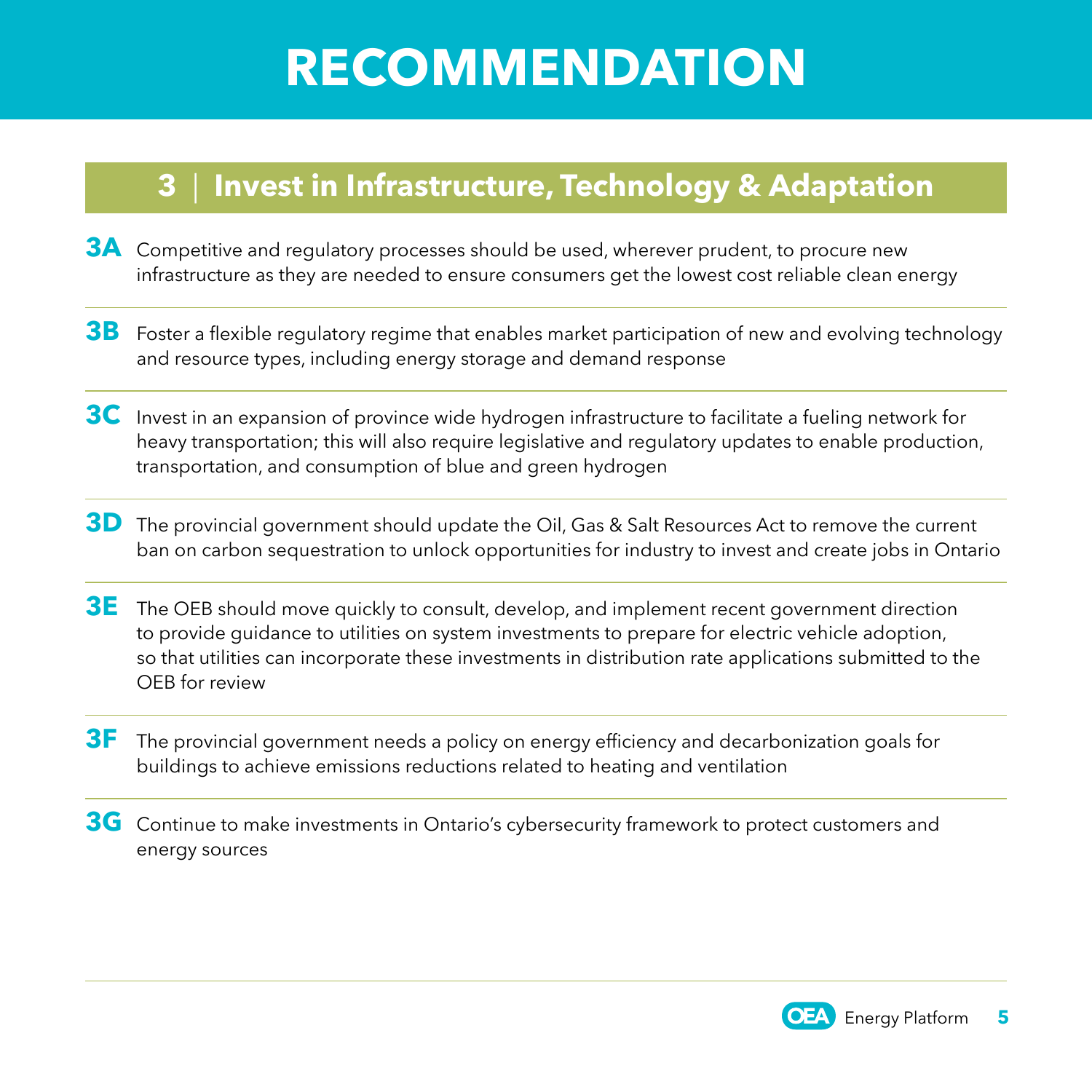### **4** | **Invest in Energy Efficiency**

- **4A** Ontario should expand investment in energy efficiency and demand response programs that reduce energy needs across all sectors and fuels
- **4B** Ontario should pursue a decentralized delivery model for energy efficiency and energy conservation programs, taking advantage of the strong relationships that utilities and energy services companies have with consumers
- **4C** Regular meetings should be established between the federal government and provincial government with the objective of coordinating and aligning energy efficiency programs (and funding) to eliminate overlap, duplication, and customer confusion
- **4D** The federal government's funding of energy efficiency in Ontario should align with and support the provincial comprehensive plan outlined above, and also be consistent with the principles in the letter from the Ministry of Energy to the federal government encouraging collaboration between DSM and the new Canada Greener Homes Program to benefit Ontario ratepayers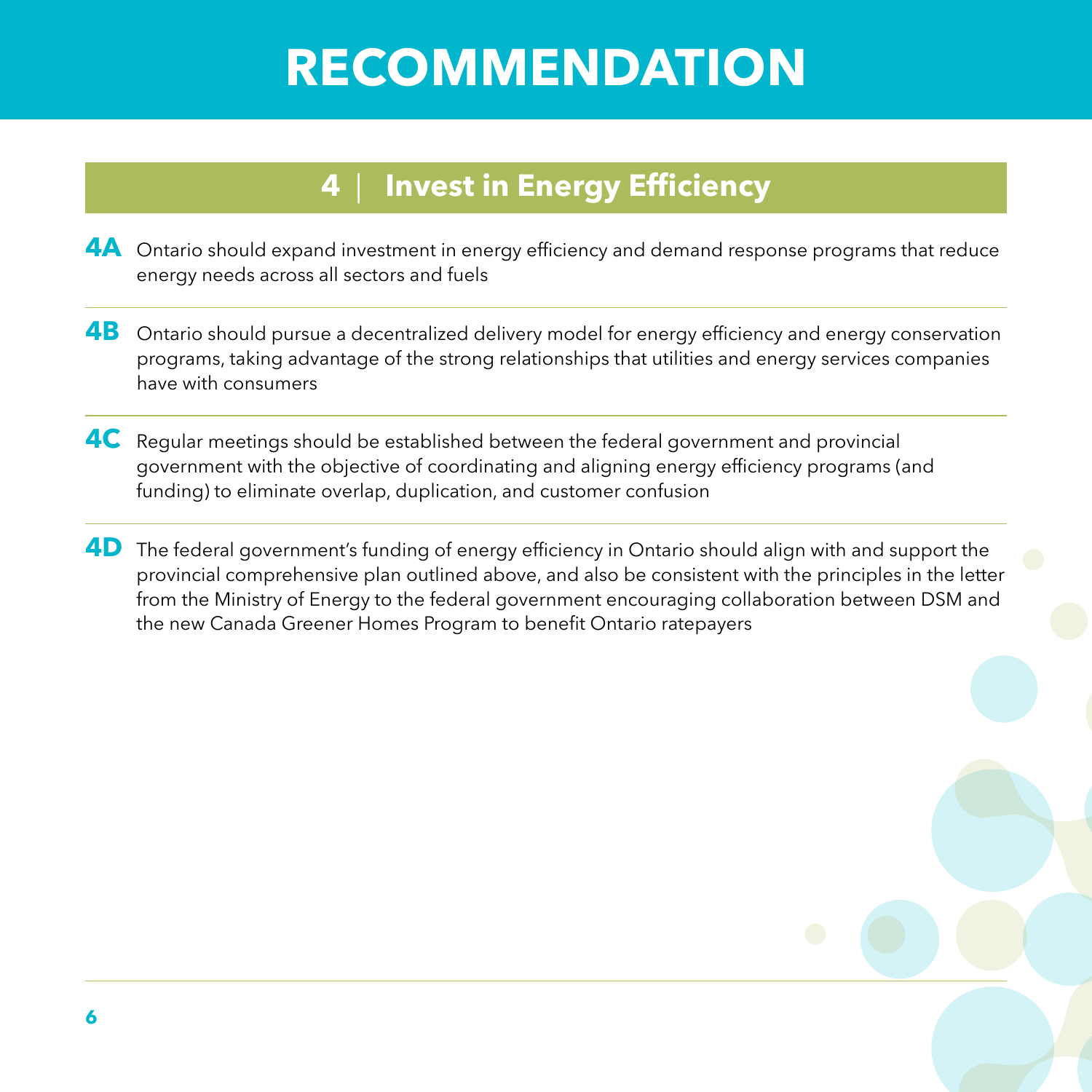### **5** | **Achieve Behavioural Change**

- **5A** Governments must work together to invest in public education to increase consumer awareness of the impact of daily decisions on emissions and the choices available to them, including
	- **•** The emissions impact of our various purchases
	- **•** The emissions profile of various products and services
	- **•** The impact of our transportation decisions
	- **•** How to make cost-effective purchases of goods and services to lower emissions
	- **•** Leverage the existing customers relationships of utilities and energy companies to develop and deliver education initiatives

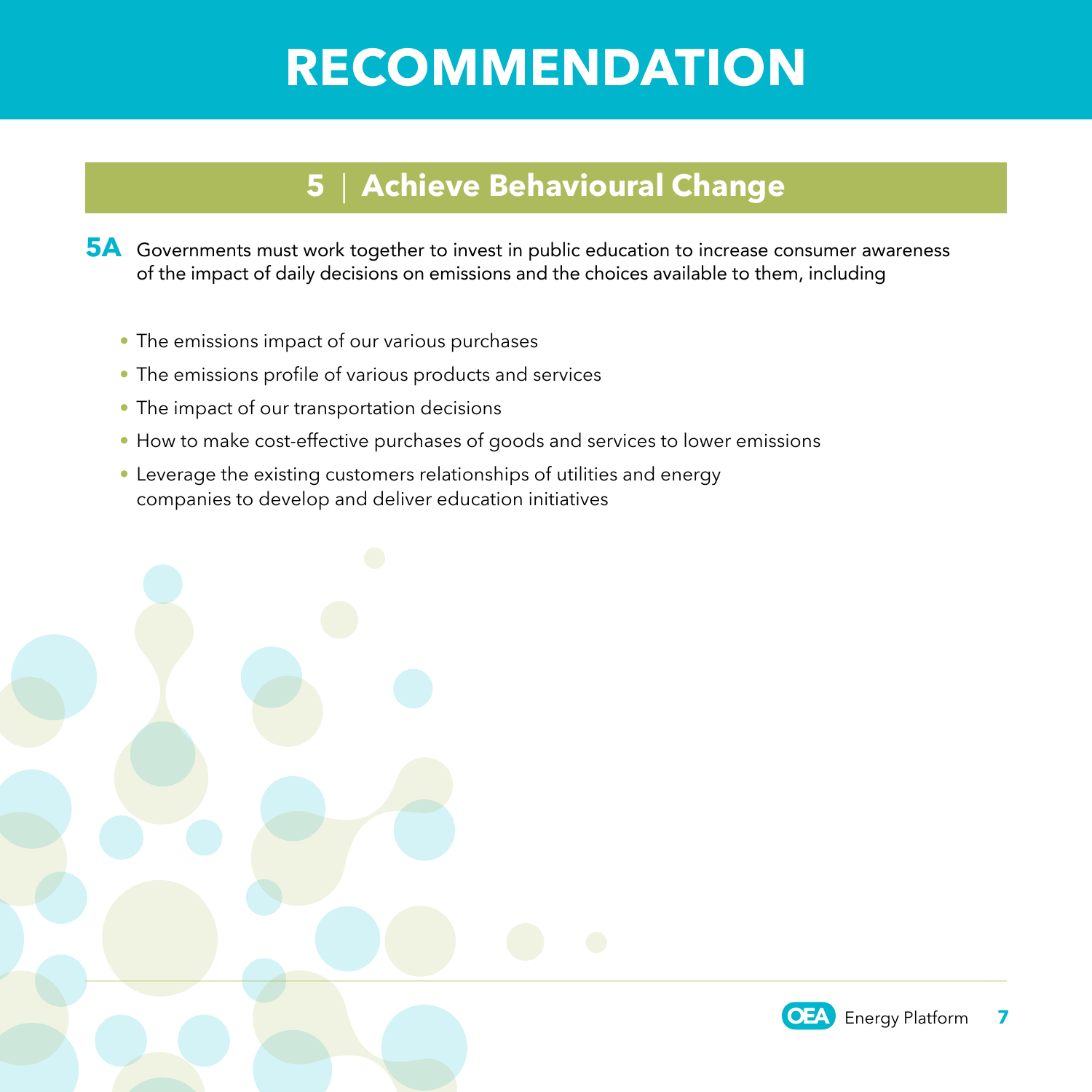# **Detailed Discussion of Recommendations**

**8**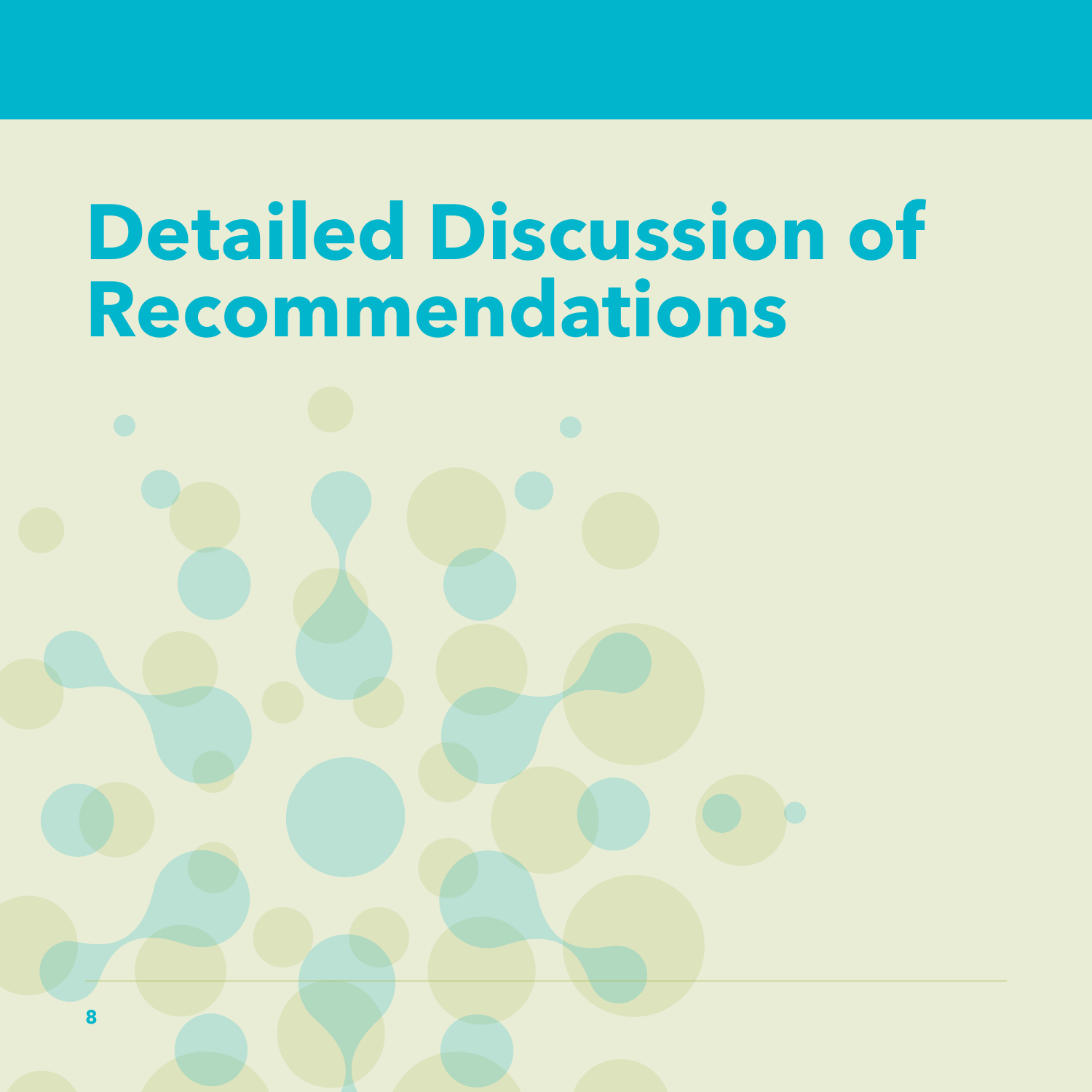# **CHARTING THE COURSE**

Achieving net zero emissions by 2050 requires a well thought out planning process and plan. The process will require numerous iterations and course corrections as we learn what works and what does not work to achieve the significant emissions reductions needed. Ontario needs to initiate a comprehensive integrated energy planning process. Businesses and investors need a roadmap to provide certainty to ensure consumers are well served during the energy transition and that Ontario attracts the investments necessary to make the transition. Ontario will need a plan to capitalize on the economic opportunities arising out of the energy transition.

The European Union has already taken steps towards [integrated energy system planning](https://ec.europa.eu/energy/topics/energy-system-integration/eu-strategy-energy-system-integration_en), and takes the view that "Energy system integration refers to the planning and operating of the energy system "as a whole", across multiple energy carriers, infrastructures, and consumption sectors, by creating stronger links between them with the objective of delivering low-carbon, reliable and resource-efficient energy services, at the least possible cost for society."

The [EU strategy](https://eur-lex.europa.eu/legal-content/EN/ALL/?uri=COM:2020:299:FIN) states further that "Energy system integration will translate into more physical links between energy carriers. This calls for a new, holistic approach for both large-scale and local infrastructure planning, including the protection and resilience of critical infrastructures. The objective should be to make the most of the existing infrastructure while avoiding both lock-in effects and stranded assets. Infrastructure planning should facilitate the integration of various energy carriers and arbitrate between the development of new infrastructure or re-purposing of existing ones. It should consider alternatives to networkbased options, especially demand-side solutions and storage."

Without a similar approach in Ontario (and Canada), businesses and households will experience fluctuating policies, unreliable service, uncertainty, and higher costs as uncoordinated and random policies and programs fail to both serve consumers and achieve net zero goals. Importantly, a credible plan is necessary to create coverall citizen and voter support in the implementation of the significant changes in energy use and individual behaviour required to meet climate targets.

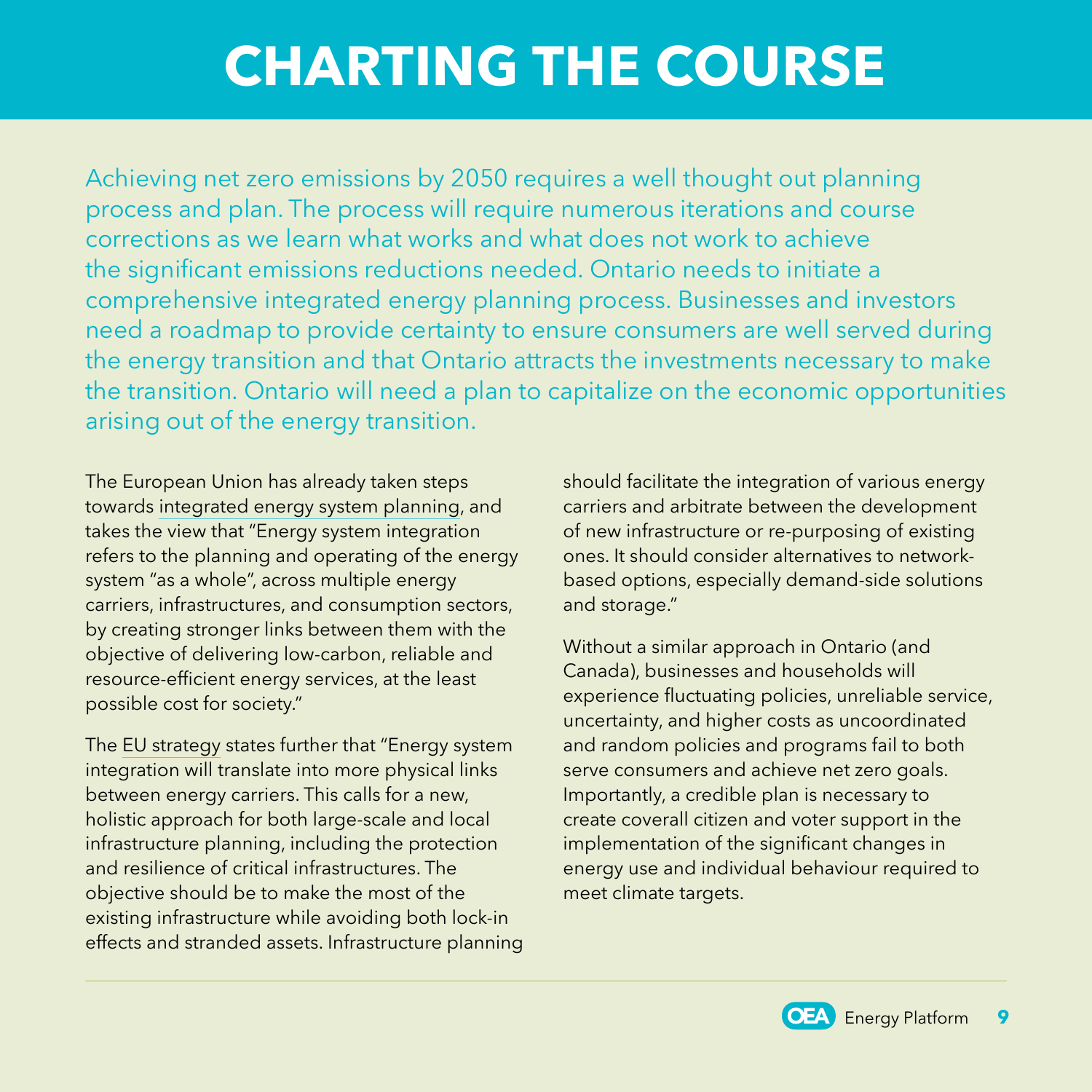# **COMPREHENSIVE 1 & CO-ORDINATED PLAN**

The past two decades have shown that without a transparent, coordinated plan to tackle emissions, we will see further inaction or slow response. This outcome is no longer acceptable as evidence continues to accumulate that the cost of inaction

on climate change will far outweigh the costs of making the investments needed to reach net zero targets. The planning process will need to pull together all levels of government, industry, and the public to achieve success.

- **1A** A comprehensive energy-use plan is required to ensure that Ontario finds the most affordable, reliable, and sustainable pathway to achieving both energy needs and emissions reductions objectives
- **1B** The plan should eliminate infrastructure planning siloes within the energy sector, but also across sectors (e.g., transportation, buildings, industrial processes)
- **1C** The Ontario Energy Board (OEB) and Independent Electricity System Operator (IESO) need to move swiftly on implementing recent government guidance and direction regarding emissions reductions objectives into their decision-making and policy making. This will ensure that regulated utilities and market participants have certainty and guidance regarding what investments are allowed in the energy system
- **1D** Federal, provincial, and municipal governments need to coordinate and align their policies and programs and collaborate on future programs to ensure that there is a clear, comprehensive, costed, and complementary emissions reduction strategy for Ontario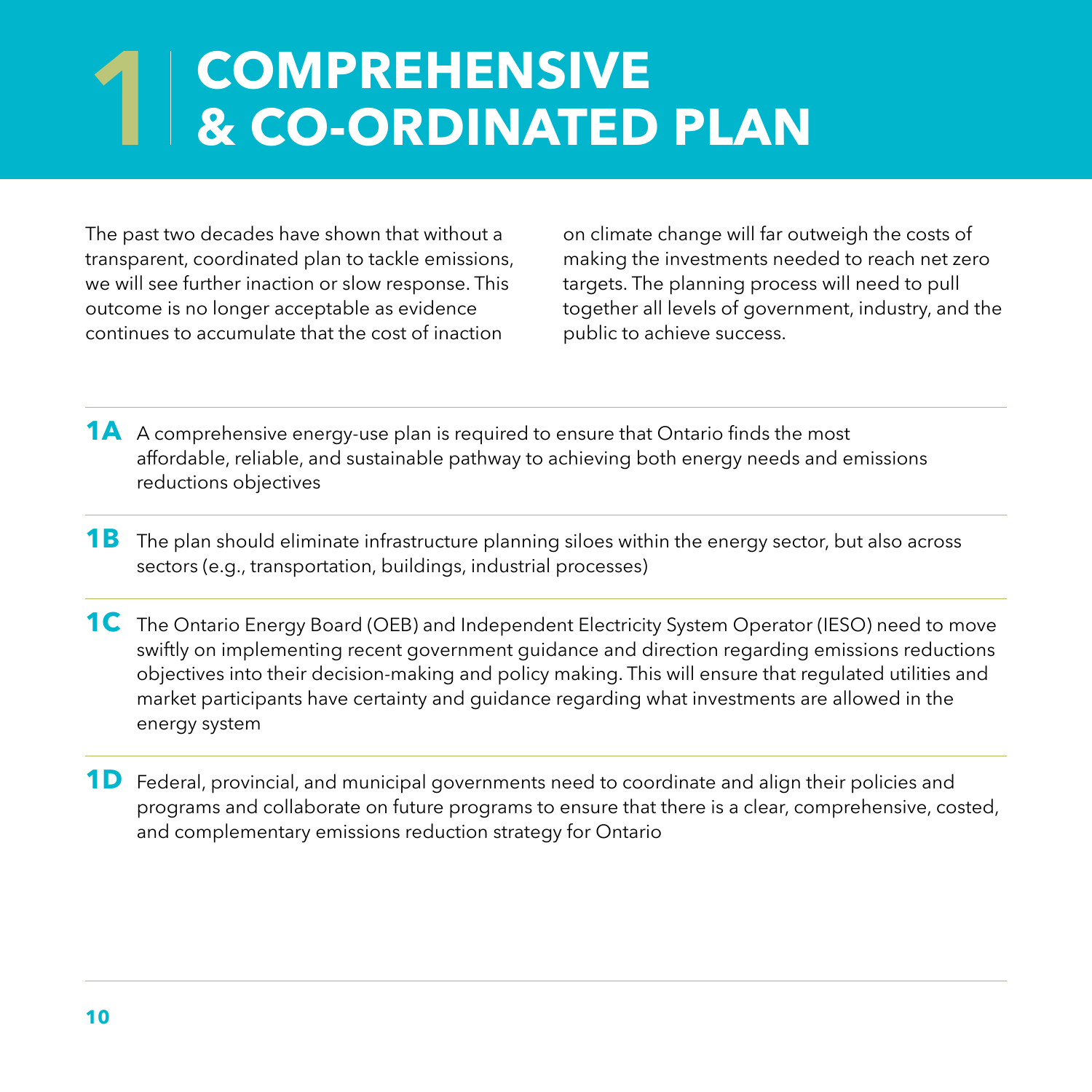In Canada, the provinces and territories are responsible for energy security, development and management of resources, regulation and legislative framework for energy supply, and energy pricing at the distribution level. However, increasingly, the federal, provincial, and municipal governments are all active in advancing energy policies related to emissions reductions strategies. Therefore, given the responsibilities of the provinces, and that the powers of municipalities are granted and defined by the provincial government, it is the view of the OEA that any comprehensive energy plan would best be led and developed by the provincial government (and its agencies), but in coordination with municipalities and the federal government.

This planning process will require clear and transparent mandates across government ministries and agencies (such as the OEB and IESO) to incorporate emission reductions into their policy, regulatory, system planning and other relevant decision-making.

The government has recently taken action to provide direction to the OEB (e.g., the Minister of Energy's [renewed Mandate Letter](https://www.oeb.ca/sites/default/files/mandate-letter-from-the-Minister-of-Energy-20211115-en.pdf)) that provide guidance to the OEB with respect to developing policies related to electrification, integration and alignment between natural gas and electricity conservation programs, and support the

decarbonization of the economy. Similarly, the [Ministry of Energy has asked the IESO](https://ieso.ca/-/media/Files/IESO/Document-Library/corporate/ministerial-directives/Letter-from-Minister-Gas-Phase-Out-Impact-Assessment.ashx) to evaluate a moratorium on procurements of new natural gas generating stations in Ontario and develop a pathway to zero emissions in the electricity sector.

Critical to this planning is that the energy industry be a partner in the development of plans as our industry is in the best position with respect to building the infrastructure necessary for the energy transition, the ability to quickly make course corrections when necessary, and understanding the differing needs and concerns of customers and communities.

The energy industry is keenly aware of the planning siloes (e.g., transportation infrastructure; building codes and standards; the needs of industrial customers) that need to be address across sectors of the economy to tackle the energy transition.

Energy industry partnership with government (and its agencies) has been extremely successful in Ontario with many recent examples in collaborating in developing Ontario energy plans and policy:

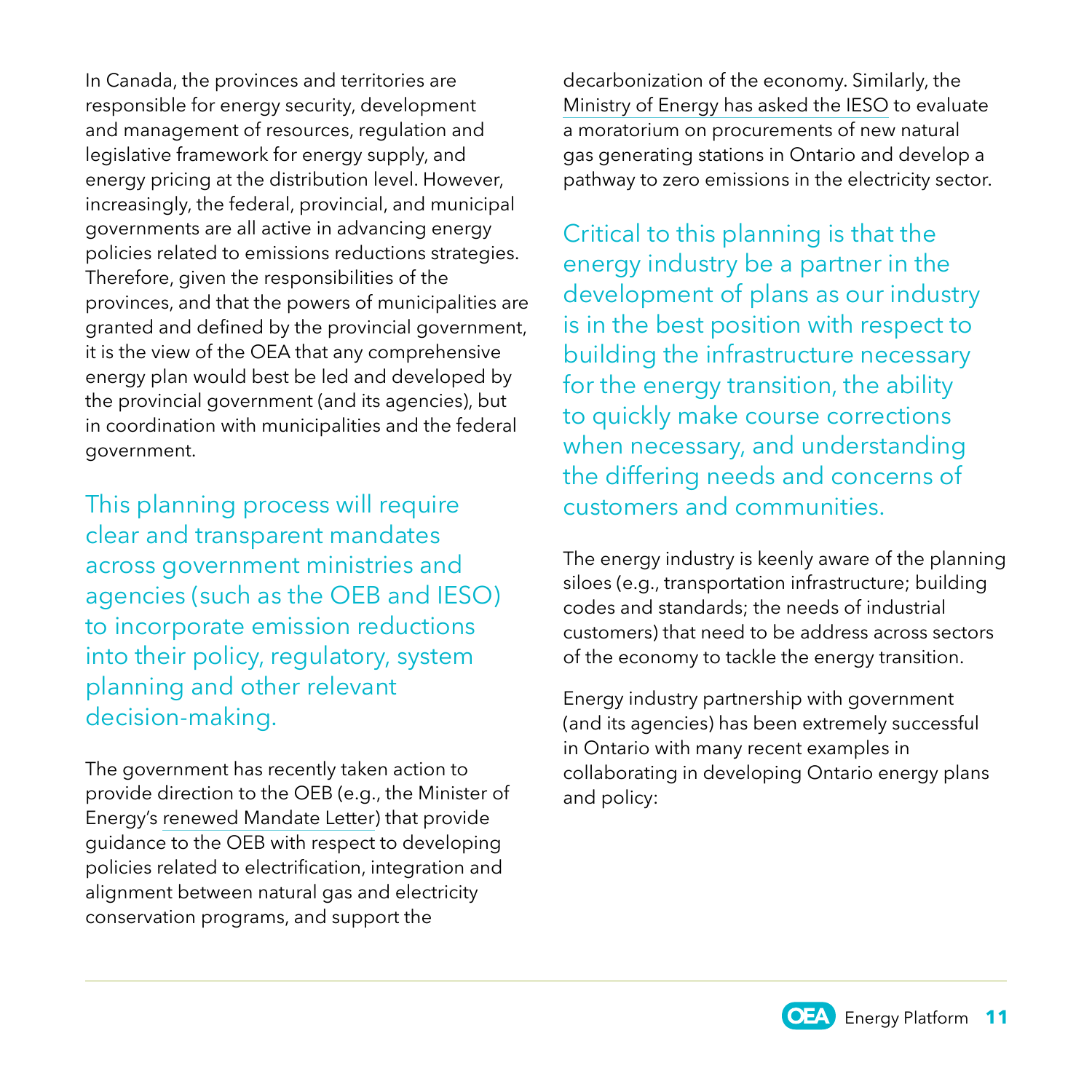- **•** During the COVID-19 pandemic, the Ministry of Energy and the sector and successfully worked together to develop and implement customer protections such as the COVID-19 Energy Assistance Program as well as extending the ban on disconnections related to non-payment
- **•** The existing regional planning process, overseen by the OEB, recognizes that each region in Ontario has unique needs and that there are many ways for these needs to be met (e.g., conservation, generation, transmission, distribution, and innovative solutions, such as Distributed Energy Resources). It is an inclusive process with the IESO, local utilities, generators, local transmitter, gas utilities, Indigenous communities, and the public (i.e., municipalities, individuals, and business groups) working together to determine the best way for electricity needs to be met.
- **•** Recent collaborations between the OEB and the sector and on planning and policy development, include the Energy[X]Change, Adjudication Modernization Committee, and the Framework for Energy Innovation Working Group.
- **•** The IESO has a well-established Stakeholder Advisory Committee, in addition to Standing Committees and Working Groups.

This successful track record of industrygovernment cooperation outlined above provides a strong foundation for the sector, the provincial government, and other partners to work together to create and implement solutions to accomplish net zero goals on time, reliably, and cost-effectively

When considering issues related to costs the OEA believes energy costs should be borne typically by those that benefit from the access to energy. The widespread socialization of cost across all ratepayers and/or taxpayers should be avoided to achieve cost effective solutions. However, it is likely that affordability and access to energy will be an issue for some groups and targeted relief will be warranted to help those that need it. This will require careful analysis to ensure that the costs of pursuing the public policy objective of net zero will be allocated equitably among different customer classes of ratepayers, between ratepayers and taxpayers, and among different income levels.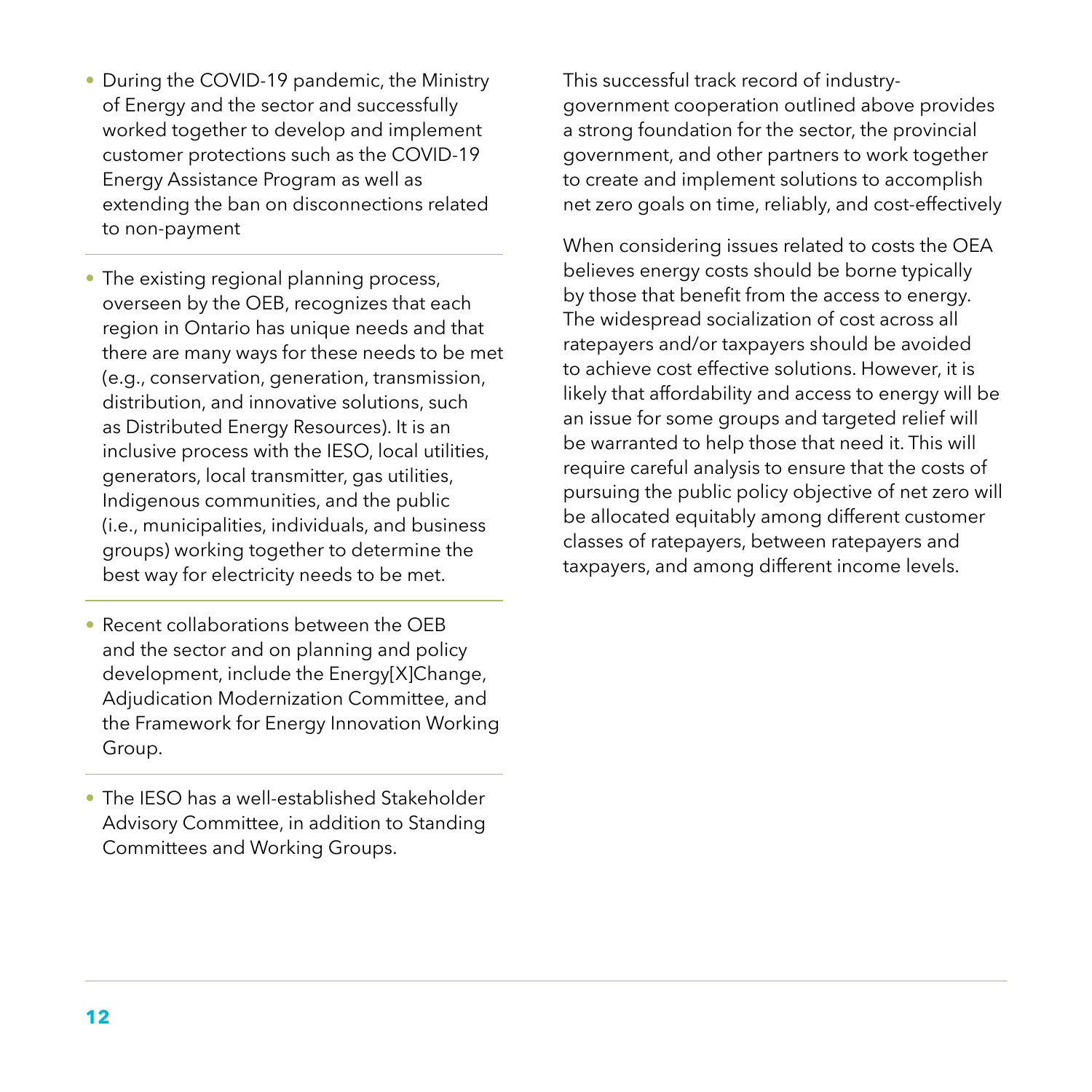# **STARTING THE JOURNEY**

Once the course to reaching net zero is established, the journey to reach the destination can begin. A key component of this will be making the best use of Ontario's existing energy assets.

To its credit, the province has already started this work through the IESO's [Natural Gas Phase-out](https://ieso.ca/en/Learn/Ontario-Supply-Mix/Natural-Gas-Phase-Out-Study) study which found that completely phasing out natural gas generation by 2030 would lead to blackouts, require system changes that would increase residential electricity bills by 60 per cent, and also hinder the advancement of electrification of the broader economy (e.g., transportation). However, there is more work to be done.

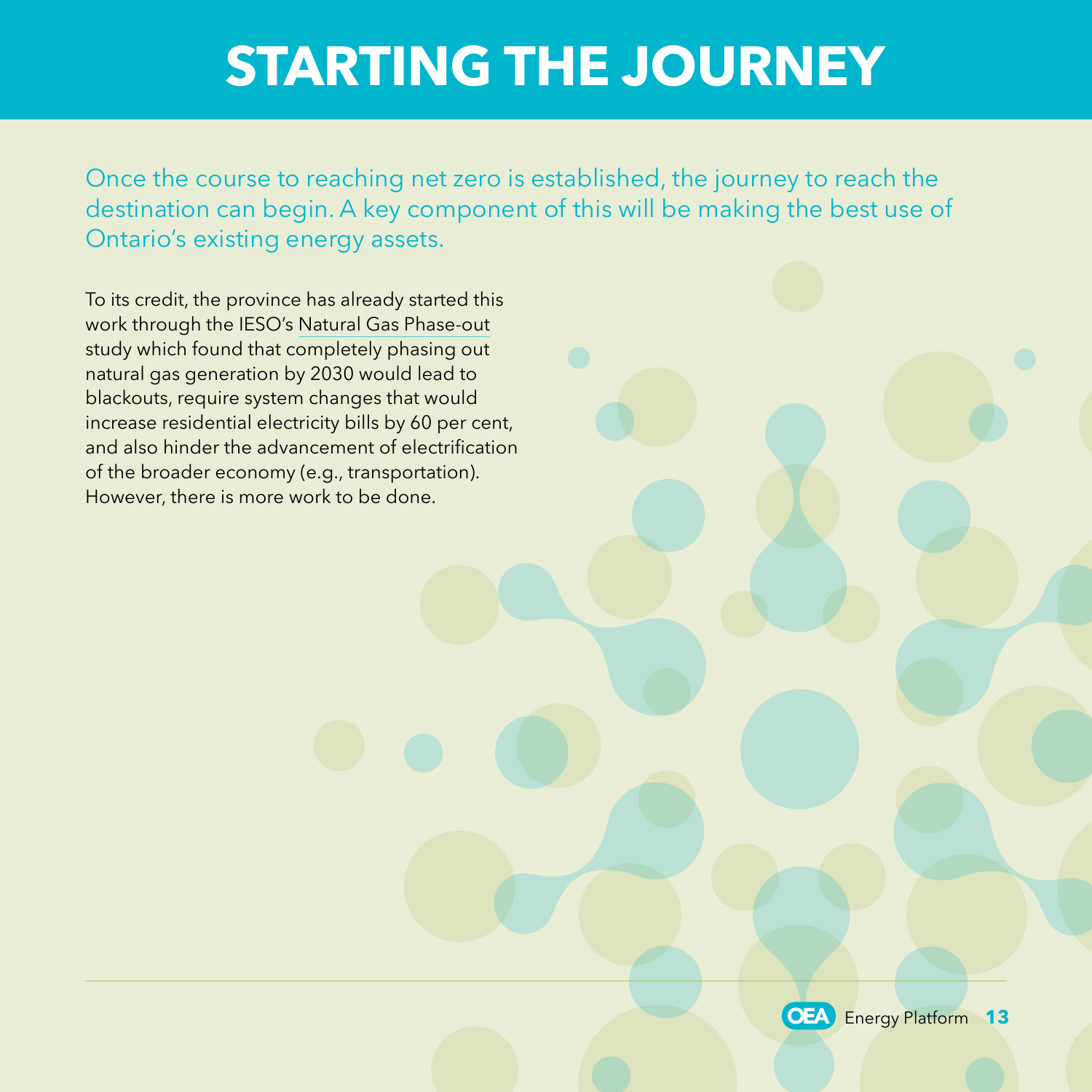# **OPTIMIZE USE OF 2 EXISTING INFRASTRUCTURE**

The first step in the energy transition is making the best use of our vast existing energy infrastructure investments. Prudent public policy should adopt a cost-effective approach that seeks to optimize the use of existing assets (and minimizing stranded assets). Pipelines, transmission lines, distribution infrastructure, power plants, refineries, storage facilities, distributed energy resources, demand response and energy efficiency resources are all major investments that have been made by utilities, customers, and other parties. These assets shape the energy landscape of the province.

Experience has shown that the public (i.e., voters) are very price sensitive to increases in the cost of

energy. Taking advantage of existing infrastructure is the best way to ensure cost effective energy services and reliable supply for Ontario's residential and business consumers and meet public policy objectives.

As new system needs emerge in the future, Ontario should ensure that existing assets and their locations are assessed fairly for reinvestment potential. The recent past, in Ontario and other provinces, reveals that siting new energy infrastructure such as generation facilities and transmission lines can be very controversial and costly; this makes communities with existing facilities attractive locations for additional investment.

- 2A Optimize and co-ordinate the use of Ontario's substantial existing electricity and natural gas assets (transmission, generation, distribution, and storage facilities), where prudent and assessed against alternatives, to decarbonize our economy cost-effectively and provide reliable, sustainable energy choices for Ontario's homes and businesses.
- **2B** To best leverage the natural gas system:
	- Provide the OEB with a mandate to enable emissions reductions investments or energy sources even when more costly, when they meet cost of abatement thresholds
	- **•** Set targets for the blending of renewable natural gas (RNG) into the gas system, and move away from voluntary RNG option (as is already being done with ethanol for transportation fuel)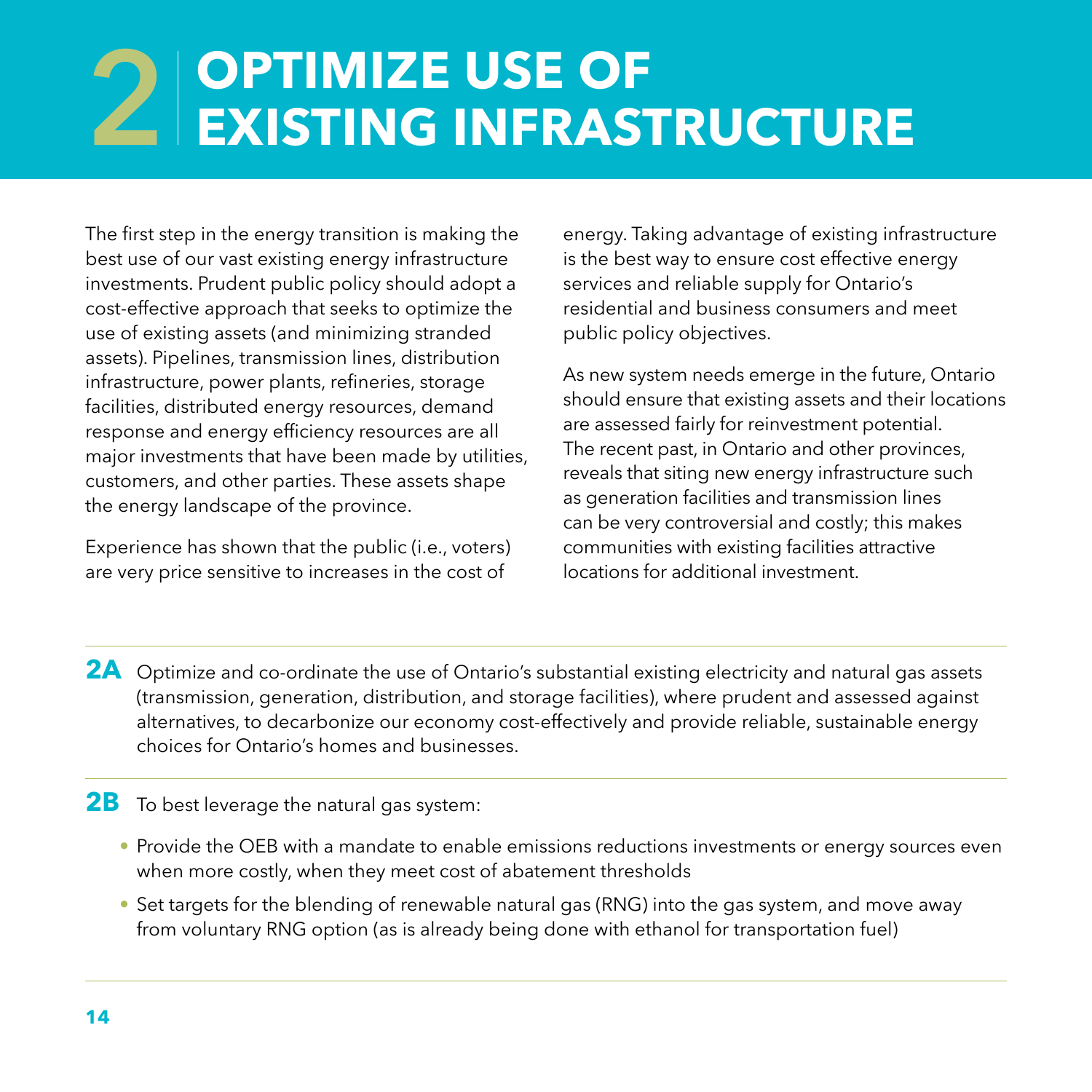- **•** Create a provincial strategy for hybrid heating systems with smart controls, replacing a conventional air-conditioner with a higher efficiency air-source heat pump, and pairing it with a gas furnace and smart controls through collaboration and partnership between electric and natural gas utilities
- **•** Give the OEB a mandate for more aggressive demand-side management DSM targets and expanded programs, to reduce the volume of natural gas used for building heat and therefore reduce emissions
- **•** Implement Automated Metering for natural gas customers to support and monitor DSM initiatives, promote usage awareness, and encourage behaviour change
- **•** Immediately initiate a carbon, capture utilization and sequestration or storage pilot project for natural gas generation in Ontario
- **•** Strengthen investments in RNG, and compressed natural gas to reduce emissions in medium- and heavy-duty transportation
- **2C** To best leverage the electricity system:
	- Leverage our existing almost emission-free electricity sector to electrify key segments (e.g., transport, industry, mining) of the economy where it is the most economic option and/or supports sustainability objectives
	- **•** Given the long lead times required for new infrastructure (e.g., generation, transmission or distribution upgrades) begin planning now to expand the electricity system so that it will be able to meet the significant increase in demand for electricity as a result of Net Zero and electrification objectives, including enabling investments in the capacity of the distribution system to handle the anticipated fast growth in electric vehicle charging
	- **•** Support the integration of distributed energy resources (DERs) into the electricity grid, including power storage and hydrogen, where they provide system benefit, and offer customers choices
	- **•** Invest and expand the transmission and distribution grids to address and enable economic development, accommodate changes in generation and prepare for decarbonization
	- **•** Invest in and expand conservation and demand management programs to reduce demand, emissions, and pressure on the electricity system. Expand these programs to include fuel switching to electricity to support decarbonization in key sectors such as building heating and industrial processes
	- **•** Continue to drive efficiencies in Ontario's distribution sector through collaboration, partnerships, and consolidation

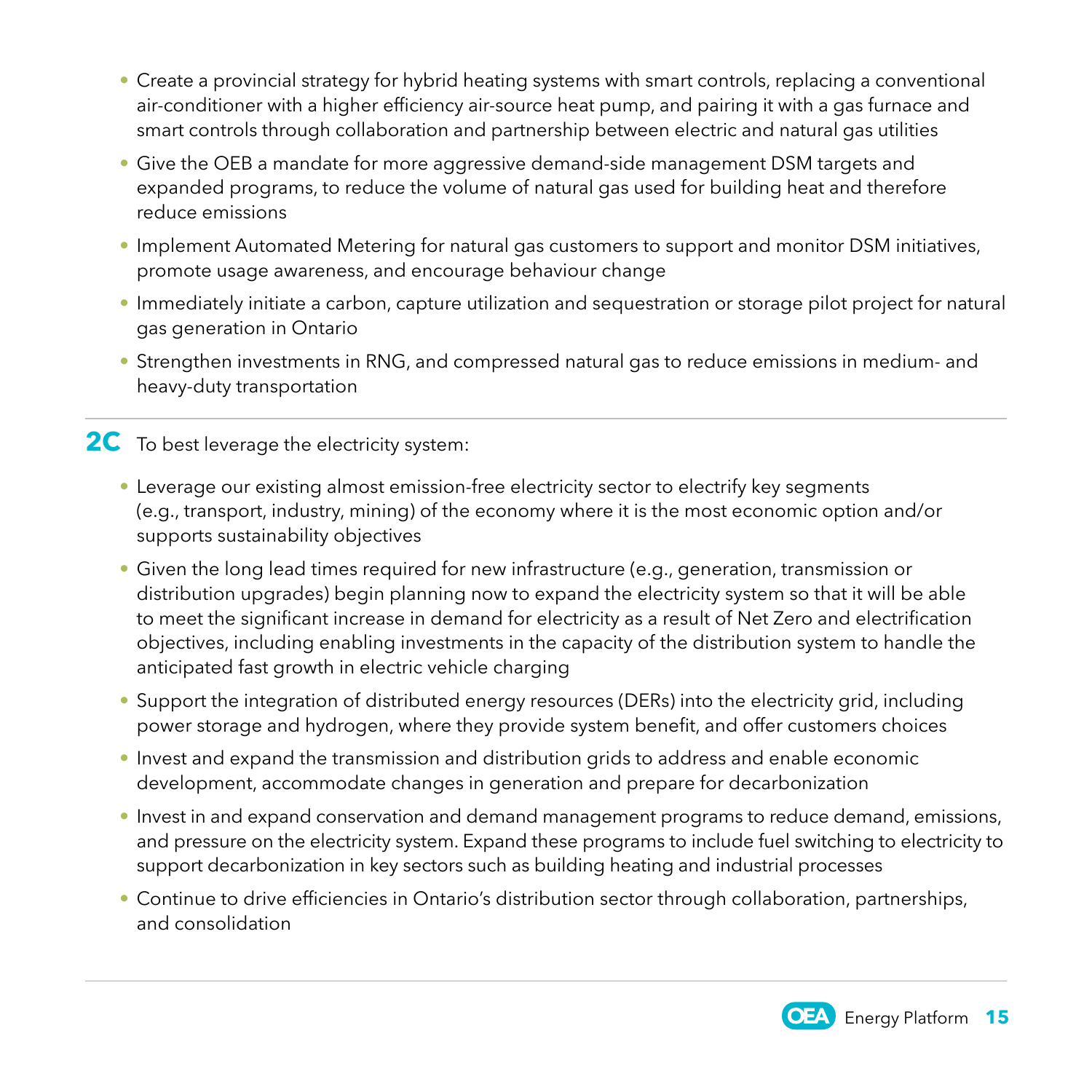Ontario has existing electricity distribution system assets of over \$29 billion, electricity transmission assets of over \$13 billion, and natural gas distribution system assets of over \$25 billion. In addition, Ontario has billions of dollars of existing electricity generation, distributed energy resources, and other energy infrastructure assets located on the transmission and distributions systems as well as behind-the-meter on a customer's premise.

### Maximizing the value of existing assets is the only way to meet NZ2050 targets in an affordable and reliable manner.

These investments are an important part of Ontario's energy future and must be leveraged by the government as it pursues the dual objectives of meeting climate change objectives. This should include giving the IESO clear direction on extending the life of existing power generation assets (particularly those with lower emissions and/ or emissions-mitigation measures in place).

Additionally, the transportation sector is currently Ontario largest source of greenhouse gas emissions, representing Ontario's best opportunity to lower its carbon footprint in a cost-effective way by taking advantage of existing infrastructure (e.g., incorporating EV's into the electrical grid and RNG and CNG for heavy- and medium-duty transportation).

It is important to recognize that these existing assets include energy efficiency and demand response capacity. Ontario's utilities have invested significantly in conservation programs that deliver cost effective capacity to Ontario's energy system. The programs delivered by Ontario's electricity and gas utilities have an excellent track record of delivering value to their customers. Further, customers and other energy services providers have made investments in energy efficiency and demand response to lower their energy costs and reduce their environmental footprint.

For example, the government should leverage existing energy utility energy efficiency and conservation leadership and expertise for an expanded role in meeting GHG reduction goals. Utilities are in the best position to further expand conservation program offerings to the residential, multi-residential and commercial building sector as well as large industrial energy users.

Further, the investment by customers in new technologies and innovations that offer them greater autonomy over their energy use is steadily increasing. These distributed energy resources represent more existing infrastructure investments, and can include renewable generation, energy storage, combined heat and power, and microgrids.

It behooves the province to take the fullest advantage possible of all the significant existing infrastructure described above that has already been paid for by ratepayers, taxpayers, utilities, energy service providers, and customers.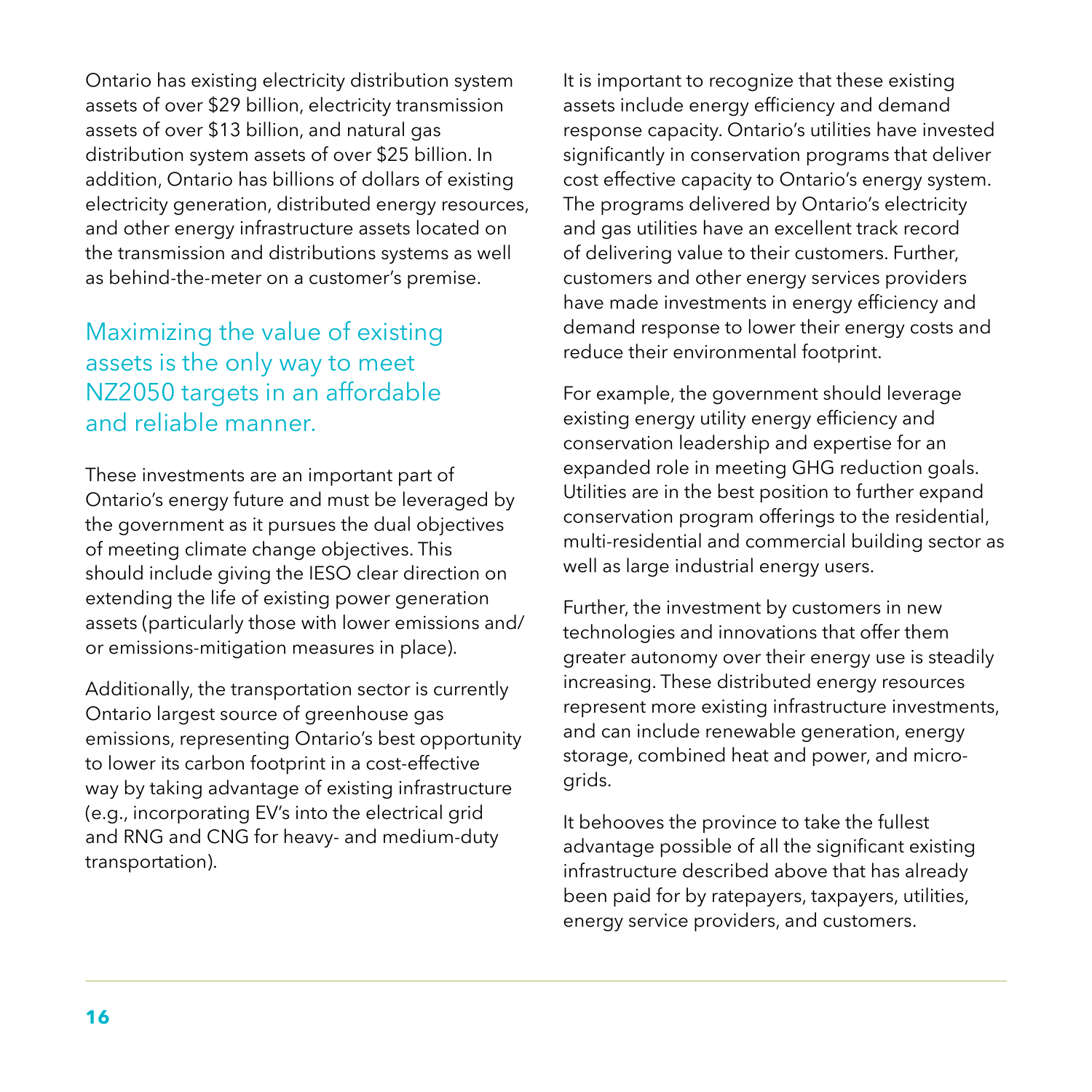# **REACHING THE DESTINATION**

Maximizing the value and utility of existing infrastructure as described in the previous section will enable the province to move forward with the new investments to reach NZ2050 in an expeditious, reliable, and cost-effective way. In many areas, industry and customers are already taking action to make the energy transition within the existing policy and regulatory framework. However, there are limitations in the current environment, requiring leadership and direction from the government to enable the sector to make additional infrastructure investments efficiently.

Moreover, Ontario will clearly have to develop new electricity generation capacity as the demands for electricity fuel switching increase. Any plans for a significant increase in generation capacity or imports will require a proportionate need for increased transmission and distribution capacity. New infrastructure will be required to reliably deliver this additional electricity from generators to loads, to allow for system optimization, and accommodate increases in two-way power flows. These long-lived key assets require long-lead times to both plan and build-out, involving intensive major planning processes, regulatory approvals, and extensive consultation processes. Therefore, it is imperative that work begin well before needs materialize to ensure this essential transmission and distribution infrastructure expansion will be ready on time to meet our 2050 targets.

Again, to its credit, the province has started work in this area through the [request by the Minister of](https://www.ieso.ca/-/media/Files/IESO/Document-Library/corporate/ministerial-directives/Letter-from-Minister-Gas-Phase-Out-Impact-Assessment.ashx)  [Energy](https://www.ieso.ca/-/media/Files/IESO/Document-Library/corporate/ministerial-directives/Letter-from-Minister-Gas-Phase-Out-Impact-Assessment.ashx) that the develop an achievable pathway to phase-out natural gas generation and achieve zero emissions in the electricity system, taking into consideration reliability, cost, electrification of the broader economy, and the use of green fuels (e.g., hydrogen and RNG) and other technologies (e.g., pumped storage, battery storage, and demand response).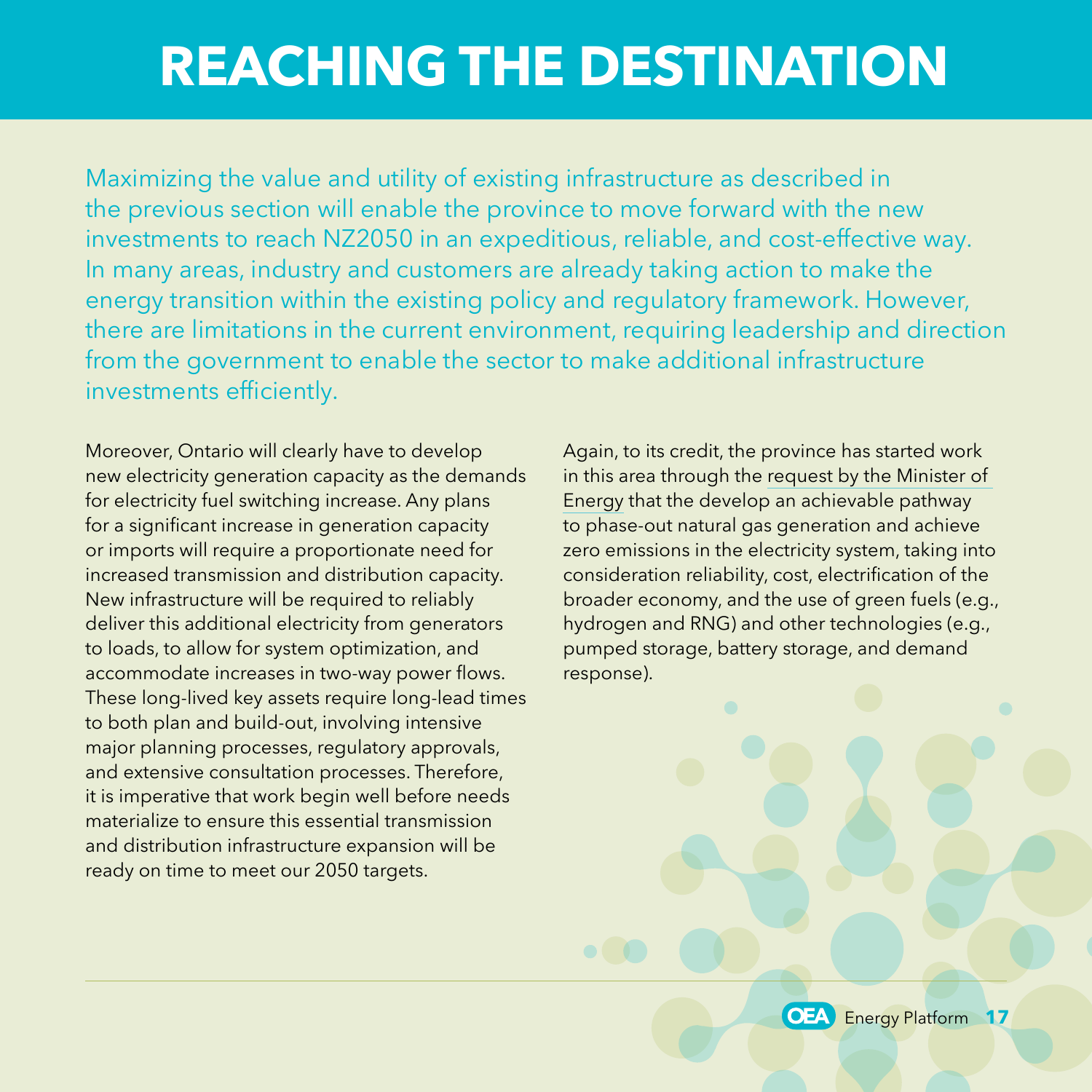# **INVEST IN INFRASTRUCTURE, 3 TECHNOLOGY & ADAPTATION**

The path to net zero is uncertain. Experimentation and pilot projects will be necessary to reach the ultimate destination. There will be successes and failures along the way, but whether technologies live up to (or fail to live up) their promise will not be predictable. Therefore, the approach to planning should be technology agnostic going forward and evaluate promising evolving fuels and technologies based on their cost, feasibility, and scalability.

Timely technology investments, incentives, funding, and red tape reduction will be needed to achieve efficiency and commercial-scale in energy sources

and production (e.g., alternative fuels, storage, and carbon capture and sequestration), but also in how energy is used across sectors (e.g., transportation, buildings, industrial processes).

Critically, these strategies and policies need to recognize that investments are required to not only lower emissions, but also to assist in adapting to climate change by making energy infrastructure more able to withstand and recover from extreme weather events (e.g., wind and flooding) caused by climate change

- **3A** Competitive and regulatory processes should be used, wherever prudent, to procure new infrastructure as they are needed to ensure consumers get the lowest cost reliable clean energy
- **3B** Foster a flexible regulatory regime that enables market participation of new and evolving technology and resource types, including energy storage and demand response
- **3C** Invest in an expansion of province wide hydrogen infrastructure to facilitate a fueling network for heavy transportation; this will also require legislative and regulatory updates to enable production, transportation, and consumption of blue and green hydrogen
- **3D** The provincial government should update the Oil, Gas & Salt Resources Act to remove the current ban on carbon sequestration to unlock opportunities for industry to invest and create jobs in Ontario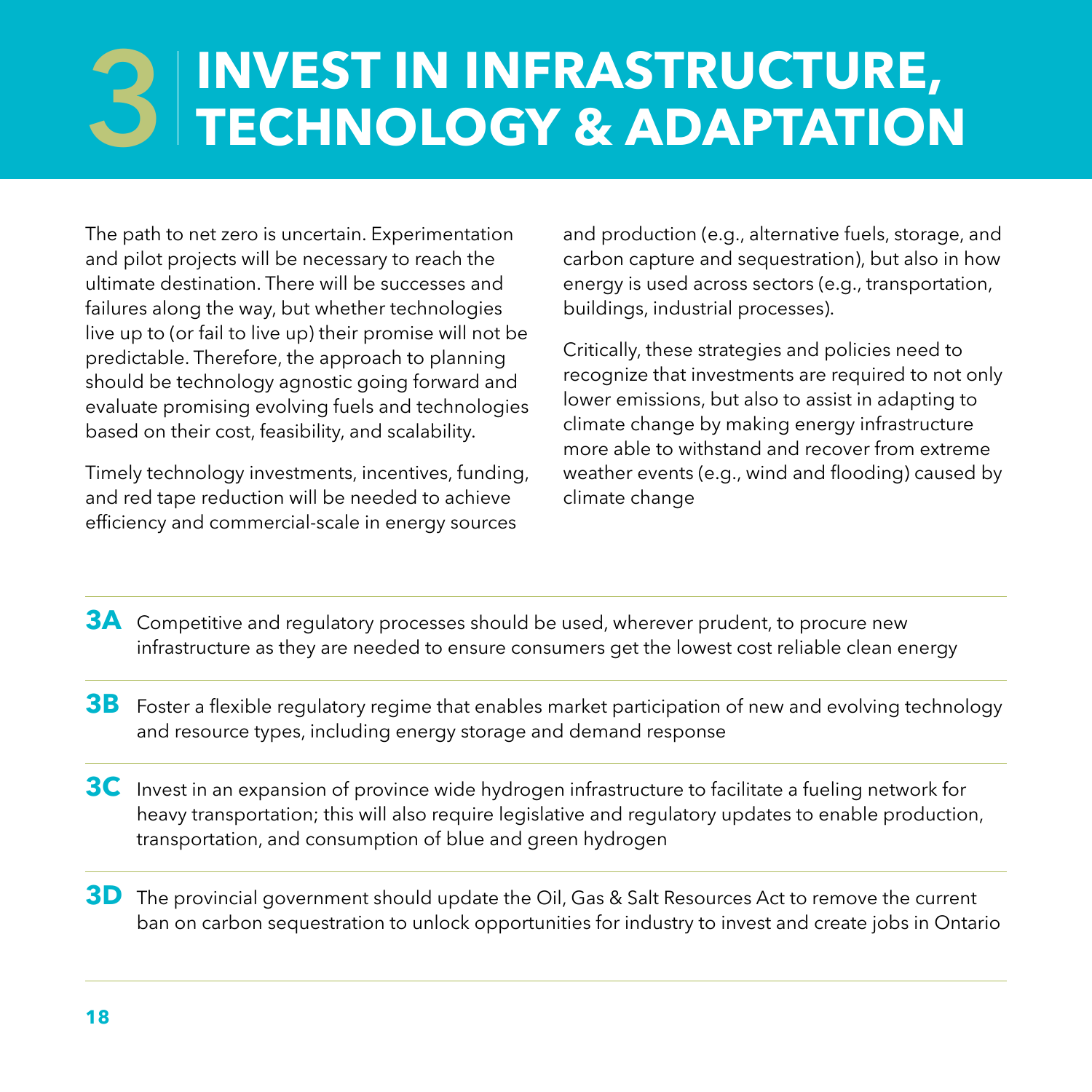- **3E** The OEB should move quickly to consult, develop, and implement recent government direction to provide guidance to utilities on system investments to prepare for electric vehicle adoption, so that utilities can incorporate these investments in distribution rate applications submitted to the OEB for review
- **3F** The provincial government needs a policy on energy efficiency and decarbonization goals for buildings to achieve emissions reductions related to heating and ventilation
- **3G** Continue to make investments in Ontario's cybersecurity framework to protect customers and energy sources

As Ontario builds its energy system for the future, when Ontario's requires resources, the use of a competitive (IESO procurement) and regulatory (OEB review) processes should be the main avenues of infrastructure acquisition to ensure that the system can meet environmental and reliability objectives at the lowest possible cost for consumers. In the case of the IESO, the government should also include access to procurement mechanisms with longer periods of return to support upgrades, repowering, and the addition of emerging technologies.

Also, given the likely long lead times required for new infrastructure (e.g., pipelines, underground carbon capture, large scale energy storage, generation, transmission or distribution) policy clarity as well as investments, incentives and regulatory mandates are in place in the near future to (1) expand the electricity system so that it will be able to meet the significantly increase in demand for electricity from transport and buildings (which are two of the largest sources of GHG in the province); and, (2) expanding the ability of the gas distribution system for the use of hydrogen in transportation and other future applications, that meeting emissions reduction targets requires.

As the province looks toward making these investments infrastructure and new technology, it should make sure that it leverages the significant amount of funds available from federal sources (e.g., Net Zero Accelerator Zero-Emission Vehicle (ZEV) programs) and encourage the growth of made-in-Ontario solutions.

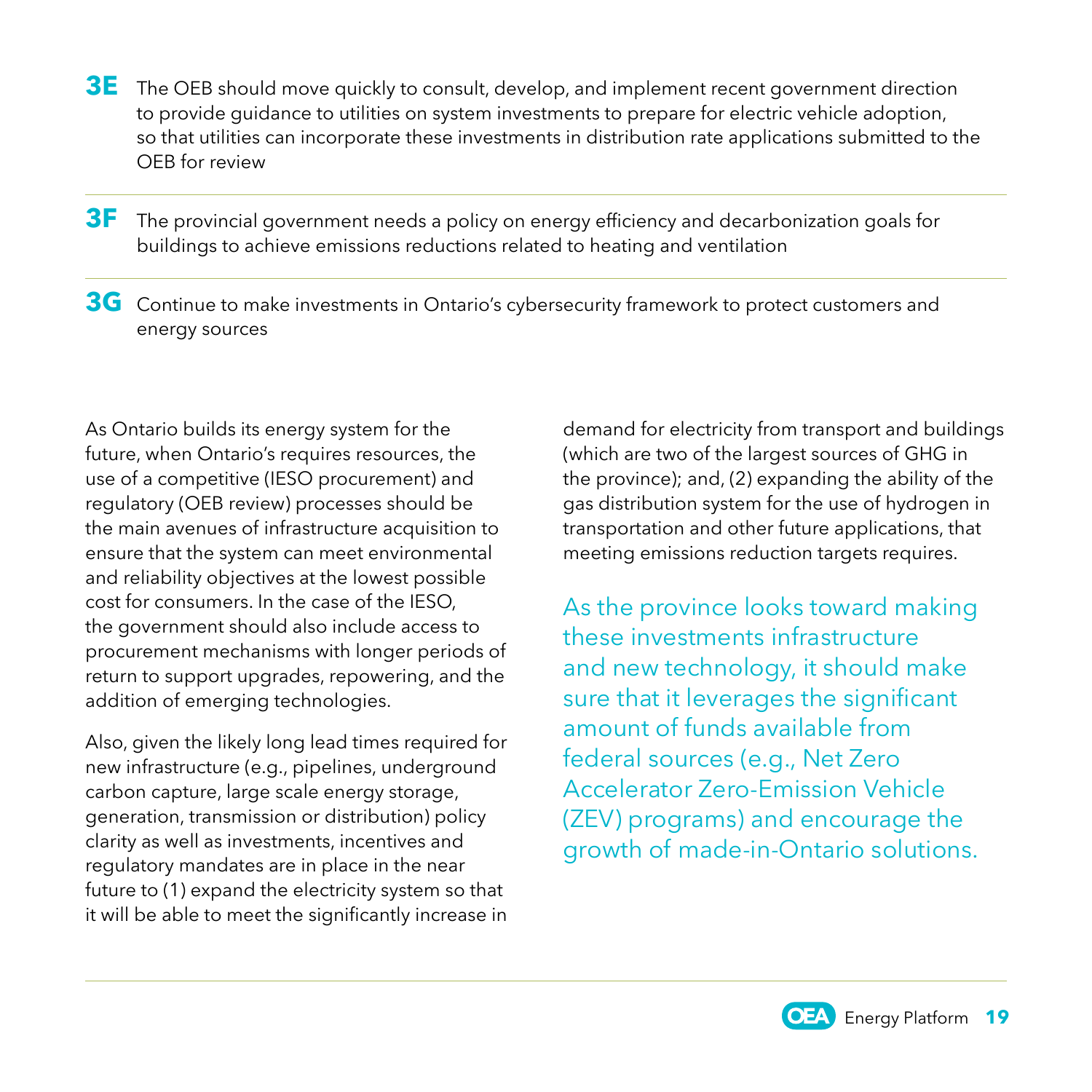# **INVEST IN ENERGY EFFICIENCY 4 & DEMAND RESPONSE**

Until recently, Ontario had projected a surplus electricity generation capacity and energy into 2030s, which led logically to system efficiency and affordability being policy priorities. However, pursuing NZ2050 changes the outlook significantly because it will result in a large increase in the use of cleaner forms of energy. The electrification of transportation and building will result in a significant increase in the demand and consumption of electricity. RNG and hydrogen will also increase in usage. Therefore, maintaining the critical need for both a reliable supply of energy and keeping energy costs affordable require that

we not just increase the supply of clean energy and the infrastructure to deliver that energy to consumers, but produce and use all energy more efficiently.

Ontario has had great success in developing a culture of conservation behaviour that has demonstrably reduced the amount of electricity and natural gas we use at home and at work. The value of this conservation will need to be harnessed and expanded greatly as Ontario approaches 2050.

**4A** Ontario should expand investment in energy efficiency and demand response programs that reduce energy needs across all sectors and fuels

**4B** Ontario should pursue a decentralized delivery model for energy efficiency and energy conservation programs, taking advantage of the strong relationships that utilities and energy services companies have with consumers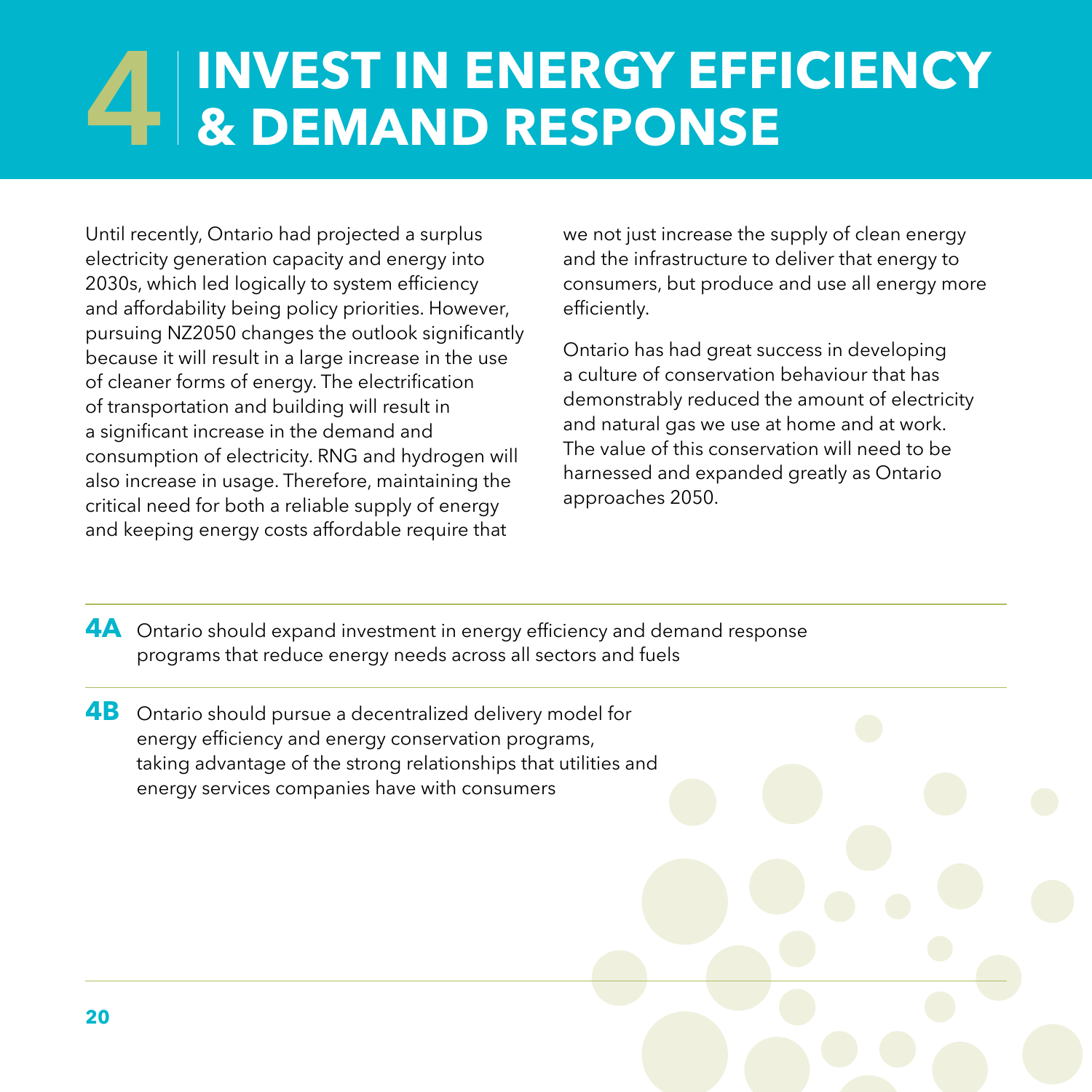- **4C** Regular meetings should be established between the federal government and provincial government with the objective of coordinating and aligning energy efficiency programs (and funding) to eliminate overlap, duplication, and customer confusion
- **4D** The federal government's funding of energy efficiency in Ontario should align with and support the provincial comprehensive plan outlined above, and also be consistent with the principles in the letter from the Ministry of Energy to the federal government encouraging collaboration between DSM and the new Canada Greener Homes Program to benefit Ontario ratepayers

Ontario's energy capacity can be enhanced through increased energy efficiency. Energy efficiency is a proven low-cost system resource in Ontario. As we look to expand the capability of our electricity system and other clean energy sources to replace carbon fuels, energy efficiency will have significant cost-effective potential.

### Further, expanding DSM programs in the natural gas sector are also a critical component to reducing emissions.

Energy companies have the insights required to best deliver energy efficiency programs to customers; both residential (houses, apartments, and condominiums) and businesses (commercial and industrial), which require specifically tailored programs depending size, location on the energy system, region of the province (North v. South) and/or their particular line of business/industry. A decentralized delivery model would take the

greatest advantage of the creativity and nimbleness of utilities and energy companies compared to the current centralized structure.

Ontario has been very successful in developing a new capacity auction in which demand response resources compete to provide low-cost energy capacity to our system. Demand response aggregators bring together electricity users who are willing to reduce their consumption in times of peak need. By reducing peak demand, the reliance on expensive, under-utilized peaking resources is reduced and in most cases carbon emissions are lowered. This resource has the potential to grow and to cost-effectively enhance Ontario's grid capacity with existing aggregation strategies.

As with other funding measures discussed earlier, investments in Ontario on energy efficiency and demand management should align with and leverage funding be offered by federal sources.

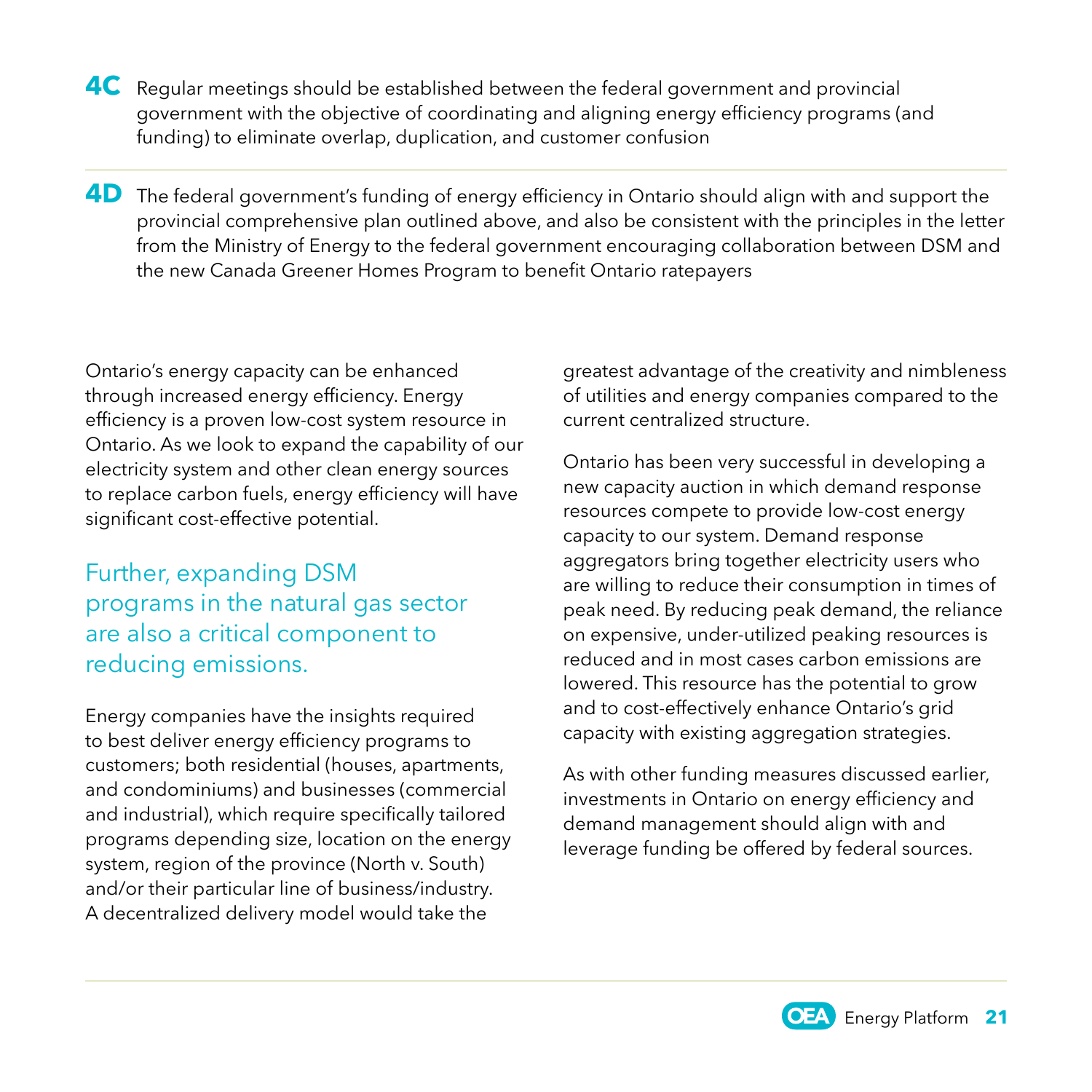# **ACHIEVE 5 BEHAVIOURAL CHANGE**

Meeting NZ2050 requires a fundamental change in the behaviour and attitudes of society towards energy use. Lowering emissions and adaptation to climate change requires investments in ongoing communication with citizens and customers to make them aware of the role they can play in reducing their individual emissions, the options available to them to help them do so, and how to choose the options that best align with their needs and household budgets.

Greater awareness will allow consumers, families, and businesses to make informed choices about the impact they are having on emissions. Industry is in the best position to take a leadership role in delivering education and opportunities to customers, enabling their ability to change behaviour, lifestyle choices, and/or adopt low/zero emission technology.

- **5A** Governments must work together to invest in public education to increase consumer awareness of the impact of daily decisions on emissions and the choices available to them, including
	- **•** The emissions impact of our various purchases
	- **•** The emissions profile of various products and services
	- **•** The impact of our transportation decisions
	- **•** How to make cost-effective purchases of goods and services to lower emissions
	- **•** Leverage the existing customers relationships of utilities and energy companies to develop and deliver education initiatives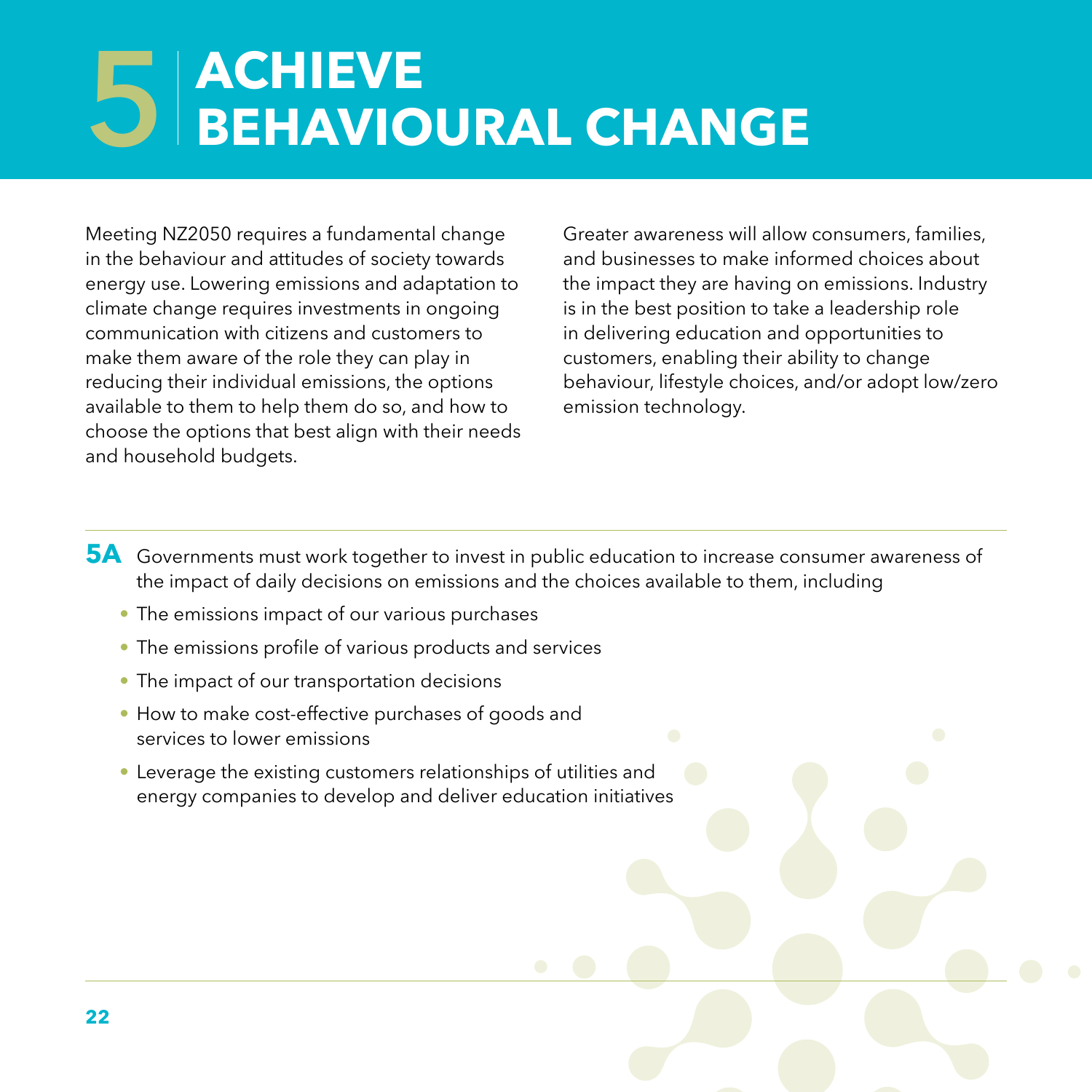Our behaviour can have a significant impact on our emissions footprint generally, including choices we make that impact how we use energy. As discussed earlier, Ontario has had great success in developing a culture of conservation behaviour with respect to electricity and natural gas. We also saw how behavioural practices have resulted in increasing transportation emissions even when technological advancement has resulted in much more fuel-efficient vehicles.

Reaching NZ2050 will require Ontarians to build on this progress by adapting our behaviour to continually reduce our emissions profile through all our activities and purchases. The education required to achieve emissions targets must go beyond the success Ontario has had in building a culture of conservation of electricity that was led by the utilities. It will require significant customized and individualized messaging to a diverse set of residential and business customers.

Governments and the energy sector need to work together to provide ongoing education of citizens and all customers (residential and business) to make them aware of the role they can play in reducing their individual emissions and the options available to them to help them do so.

And we must all work together to build a culture of emissions consciousness just as we have successfully built a culture of conservation with respect to household energy consumption within our homes.



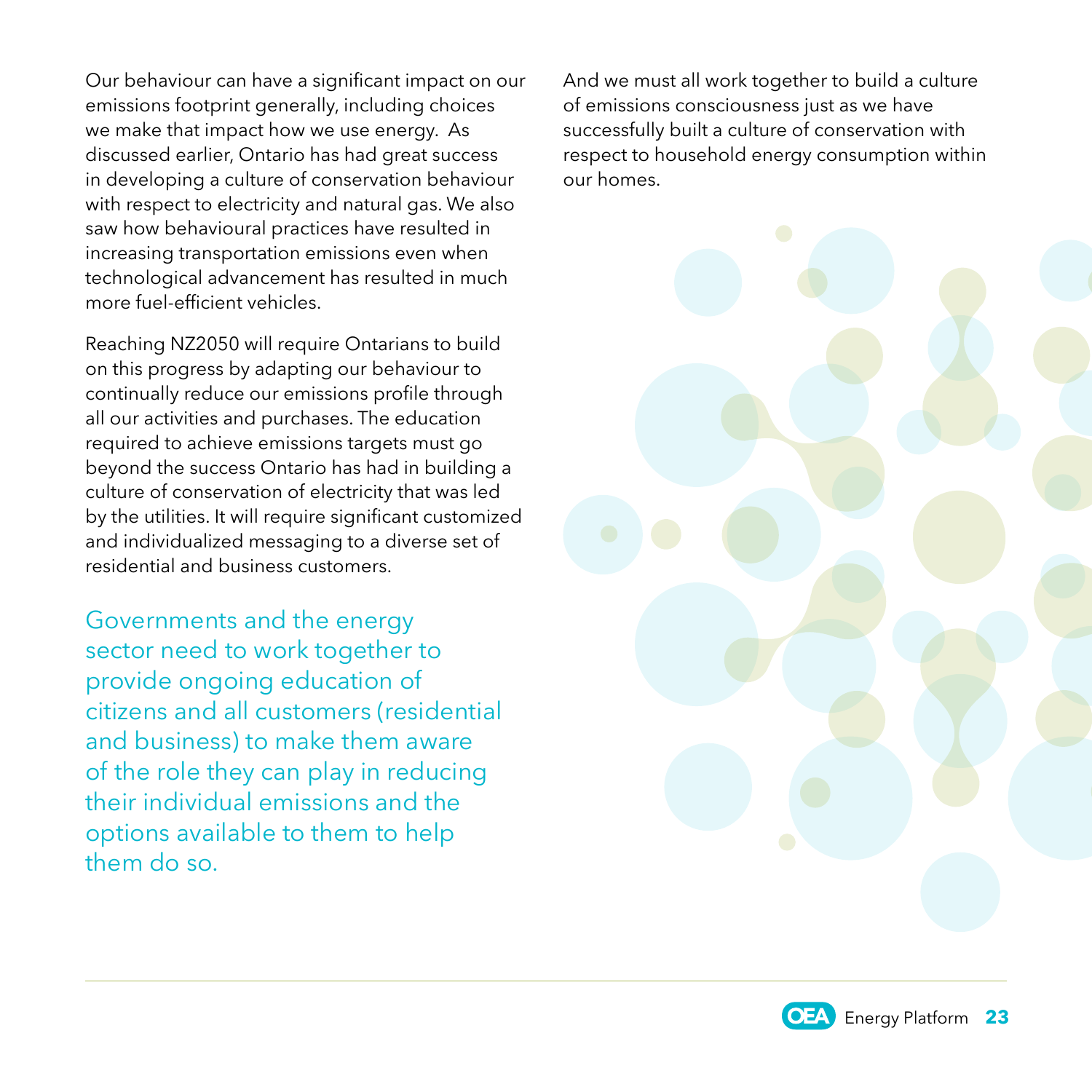# **KEY OBJECTIVES**

The purpose of this document is to provide elected officials and key decision makers from Ontario's main political parties with clear and precise recommendations on energy policies to address the needs of Ontario energy consumers. Our recommendations have been guided by the key objectives of ensuring energy in Ontario is:

**24**

## **Affordable**

Policies should deliver the lowest cost possible to promote affordability for Ontario consumers and economic growth objectives, while still delivering on the objectives below

## **Sustainable**

Energy policies should be developed in an integrated manner to achieve Ontario's climate change and environmental objectives by reducing energy related emissions and facilitating emissions reductions in other sectors of the economy, such as transportation and industry. It is only through taking a comprehensive approach to energy system planning by linking different types of energy (e.g., electricity, natural gas, and liquid fuels) together with the end-uses (e.g., heating, cooling, transport) that decarbonization targets will be reached

## **Reliable**

Energy policies should ensure that Ontarians continue to have uninterrupted access to reliable energy. Our modern society and economy are dependent on reliable energy, and interruptions can have very serious consequences. Policies should allow for continuous investment in Ontario's energy infrastructure so that it can withstand and recover from extreme weather events and continue to supply Ontario's energy consumers with reliable access to affordable clean energy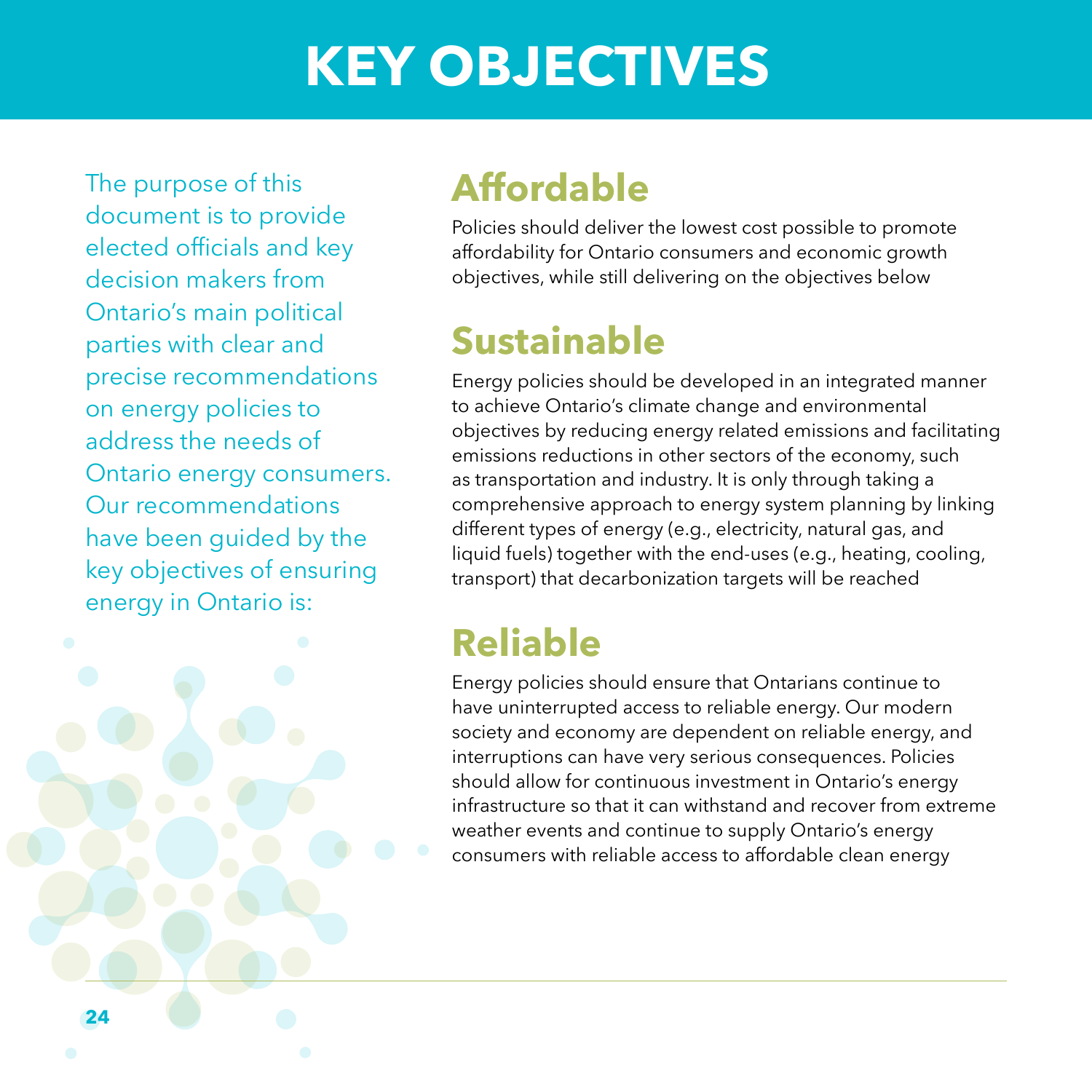